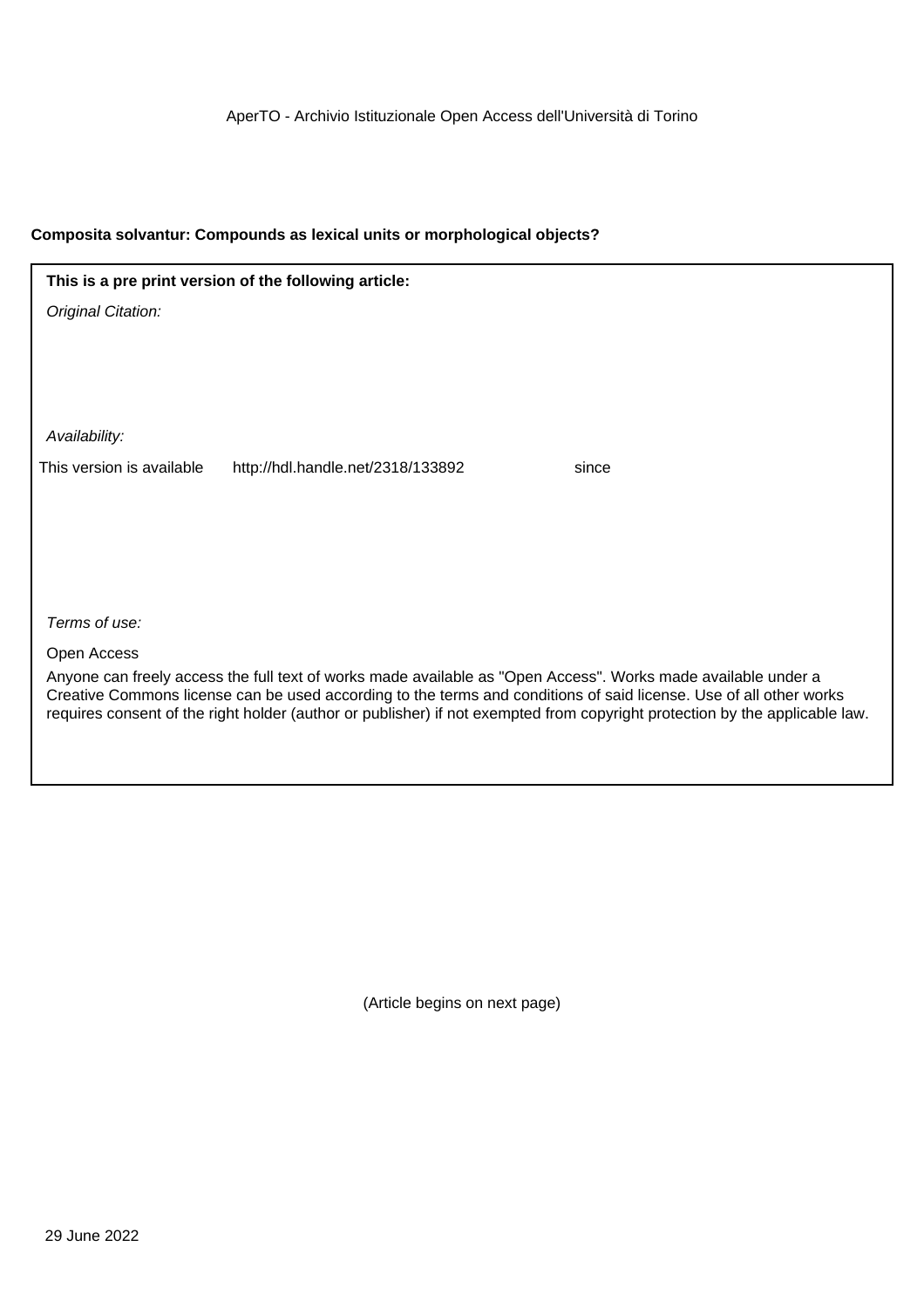Livio Gaeta & Davide Ricca

Which criteria can be invoked to identify compounds? This paper suggests a quadripartite approach which carefully distinguishes between compounds and phrases, by treating the properties of being a lexical unit and being the output of a morphological operation as independent. Elaborating on Bauer's (2001) idea of formal isolation as a basic criterion for compoundhood, we emphasize the relevance of morphological activation. This is intended as the set of explicit properties which characterize compounds in morphological terms and are independent of their lexical status. Our quadripartite approach is able to show an intriguing convergence as for the morphological status of certain constructs, which cannot always be considered lexicalized, in three typologically and genetically different languages like Italian, Chinese and Modern Hebrew\* .

# *1. Introduction*

Compounds are often taken to be the minimal piece of morphology occurring even in the most consistent isolating languages. For instance, Joseph & Janda (1988:204) observe that "we know of no language that lacks both affixation and compounding; Chinese, for example, certainly has compound morphology". This claim runs the risk of being too optimistic. In fact, very much depends on how we intend compound morphology. A rather strict definition of compounding has been recently suggested by Bauer (2001:695):

(1) "Compound is a lexical unit made up of two or more elements, each of which can function as a lexeme independent of the other(s) in other contexts, *and which shows some phonological and/or grammatical isolation from normal syntactic usage* (italics ours)".

If we adopt this view, then we might be surprised by observing that even in languages in which compounds are generally taken to occur, the picture is much more complex than expected. In this paper, we will try to show that a clear-cut definition of compounding may help us in discovering what is the morphological essence of compounding by contrasting it with other forces at play, namely lexicalization on the one hand, and syntactic constituency on the other.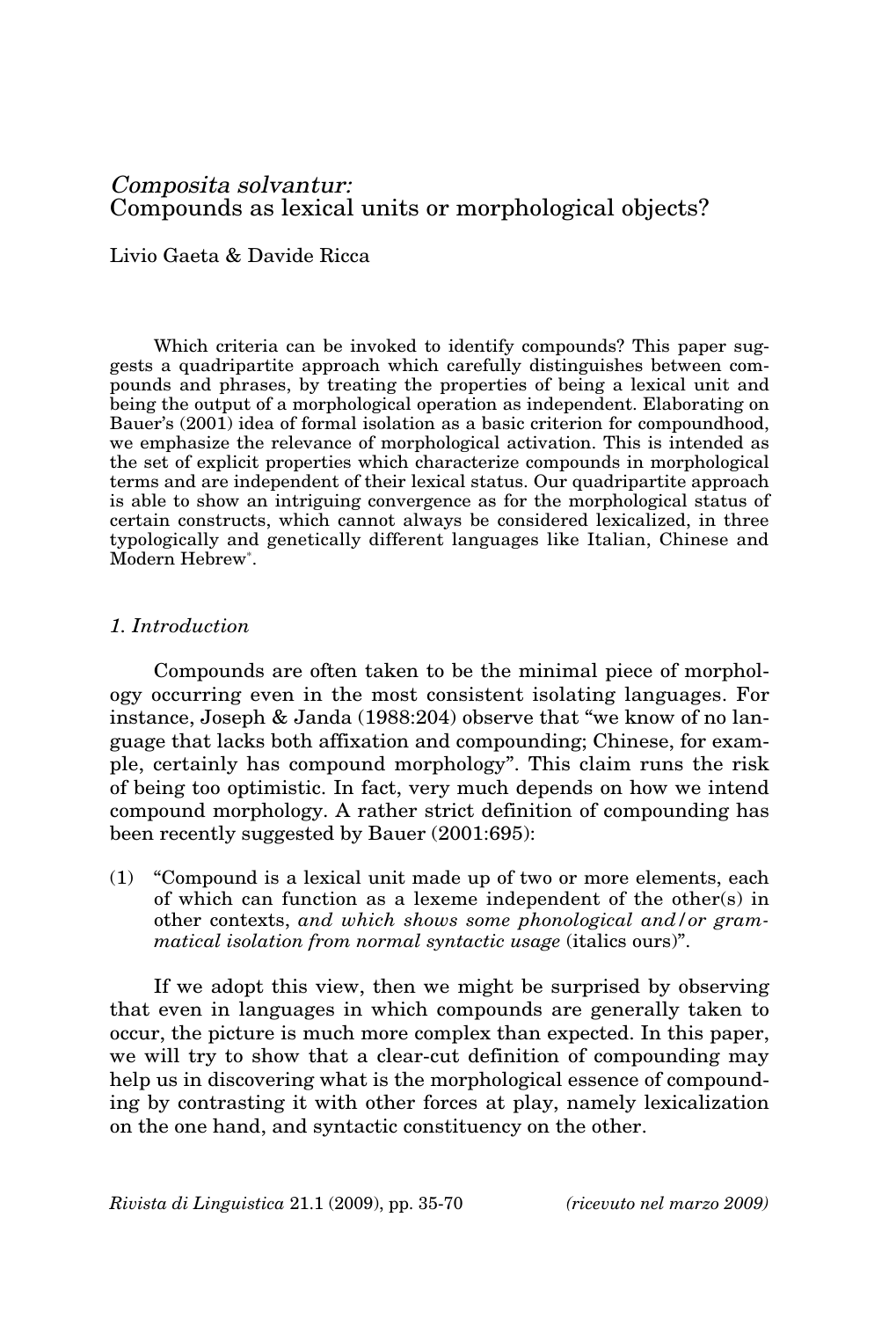The paper is structured as follows: §2 tries to set up the main issue of the paper, namely the need of clearly distinguishing the morphological procedures from the lexicalization processes. In §3 some general criteria are discussed, which prove useful for attempting such a distinction; subsequently, further specific criteria are elaborated when discussing Italian in §4, Chinese in §5, and Modern Hebrew in §6. The final §7 draws the conclusions.

#### *2. Discriminating compounds between lexicon and syntax*

Let us start by taking Bauer's definition reported above seriously. If only those cases displaying a certain degree of formal isolation can be considered instances of compounding, then a number of consequences have to be taken into account. First, we cannot rely on semantics. Nothing in the referential properties of a certain unit tells us whether the denotatum is referred to by means of a compound, or a phrase, or even a simplex. However, referential unity and stability are often claimed to be the presupposition for any morphologically complex word to be formed, despite the difficulty in evaluating these notions precisely (cf. for instance Arnaud 2004:334-335), particularly when dealing with new formations.

To emphasize the difficulty of using referential unity and stability (i.e. nameworthiness) as criterial for isolating compounds, let us discuss two opposite cases, namely a stable conceptual unit which cannot be considered a compound, and its opposite, a water-tight compound which cannot be considered a naming unit. As is well known, German displays a highly productive system of compounds (cf. Schlücker & Hüning 2009). Thus, it can be taken as a good case for assessing the question of naming. Let us look at the following examples:

- (2) a. *reitende Artillerie* 'horse artillery'
	- b. *Eigentum der reitenden Artillerie* 'estate of the horse artillery'
	- c. *Eigentum der* \**Reitendartillerie*
	- d. *reitende Artilleriekaserne* 'horse artillery barracks'
	- e. *die reitenden Artilleriekasernen* 'horse artillery barracks (pl.)'

The noun phrase in (2a) cannot be taken as a compound, because it clearly displays morphosyntactic properties like agreement, as shown by (2b) and (2c). However, its naming force is so strong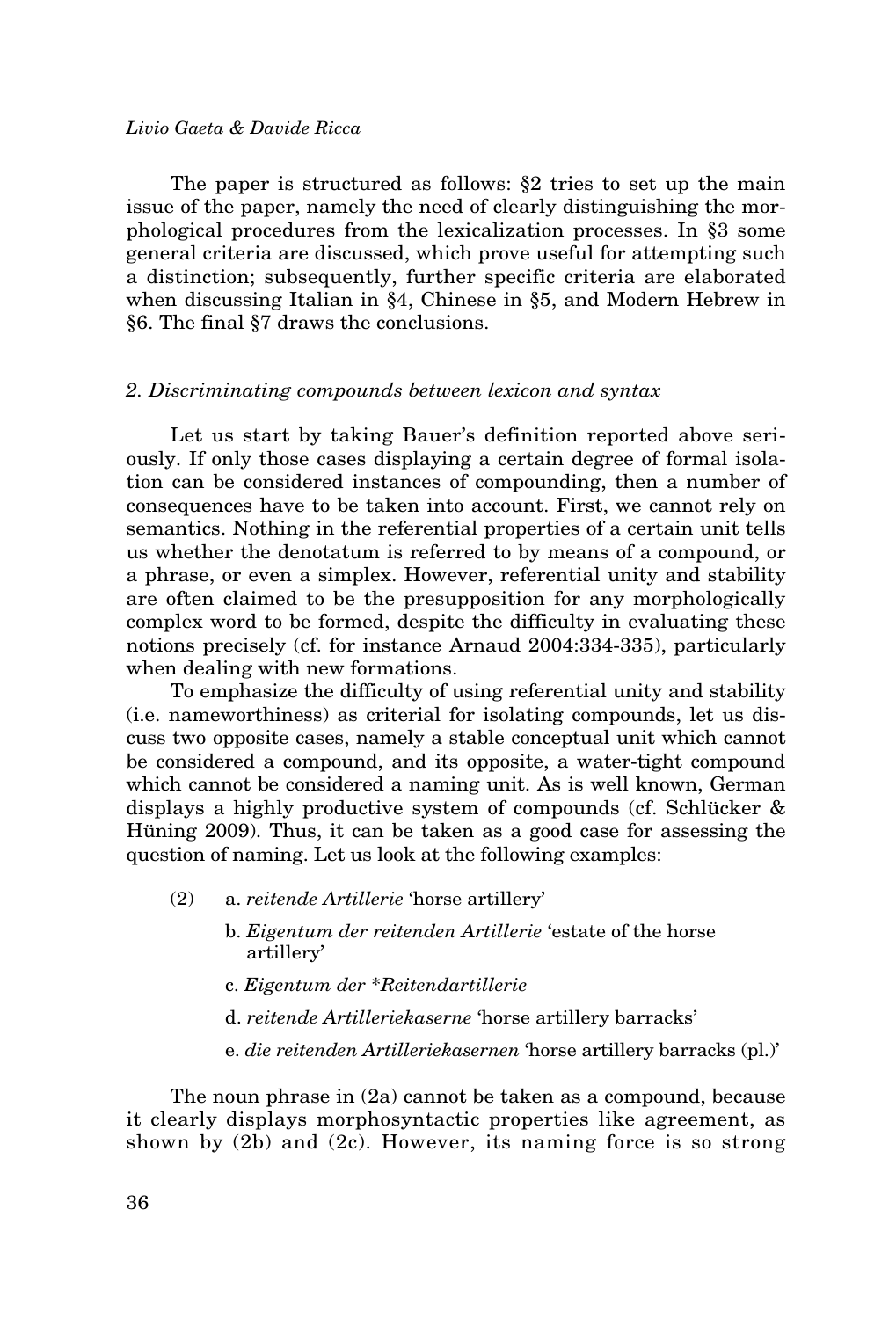that it gives rise to a classical example of bracketing paradox in (2d): the name is embedded as a whole into a compound headed by *Kaserne* 'barracks', but given its syntactic nature, the adjective is syntactically regrouped as a modifier of the new head: [[<*reitende*] Artillerie>*kaserne*]<sub>NP</sub>. In fact, (2e) shows that the adjective agrees with the compound head *Kaserne* rather than with the modifier *Artillerie*. It is the naming force of the lexical unit which allows one to recover the correct meaning, discarding what would result from the strictly compositional interpretation of *reitende Artilleriekaserne*. 1

The opposite case is given by true compounds which cannot be considered naming units in any meaningful sense:

# (3) a. *entscheidungsbestimmend* 'decision-determining' b. *Entscheidungsort* 'decision place'

Being headed by a participle, the construction in (3a) might be considered a case of syntactic incorporation of the kind advocated by Baker (1988, for German cf. Siebert 1999). However, notice the presence in (3a) of the linking element *-s-*, which is obligatory in compounds when the modifier ends with certain suffixes, among others the abstract suffix *-ung*, and equally occurs where no verb is involved, as shown by (3b). Given the parallel behavior of (3a-b), we are forced to assume a unitary explanation for both cases.

Against a purely syntactic explanation, three objections can be put forward. First, both examples in (3) are prosodic words, displaying one primary stress falling on the modifier. Second, the linking element cannot be explained away as an inflectional marker, because it does not match the inflectional behavior of the modifier (it is a case of *unparadigmische Fuge* 'non-paradigmic insertion', cf. Fuhrhop 1996). Third, the head noun of (3b) is not normally associated with any argument structure, thus we cannot restrict the domain of incorporation to deverbal or more in general argumental heads. If we were to consider also this case as an instance of incorporation, we would be forced to assign all German compounds to syntax, which would solve the question of discriminating between phrases and compounds quite radically indeed, by eliminating the latter category completely.

Compared with semantic and referential features, formal properties seem to be better suited for discriminating between compounds and phrases, although some caveats are in order. A quite problematical criterion, for instance, is separability, according to which complex words (and among them compounds) are taken to be atoms, not being generally separable by means of other lexical material. It is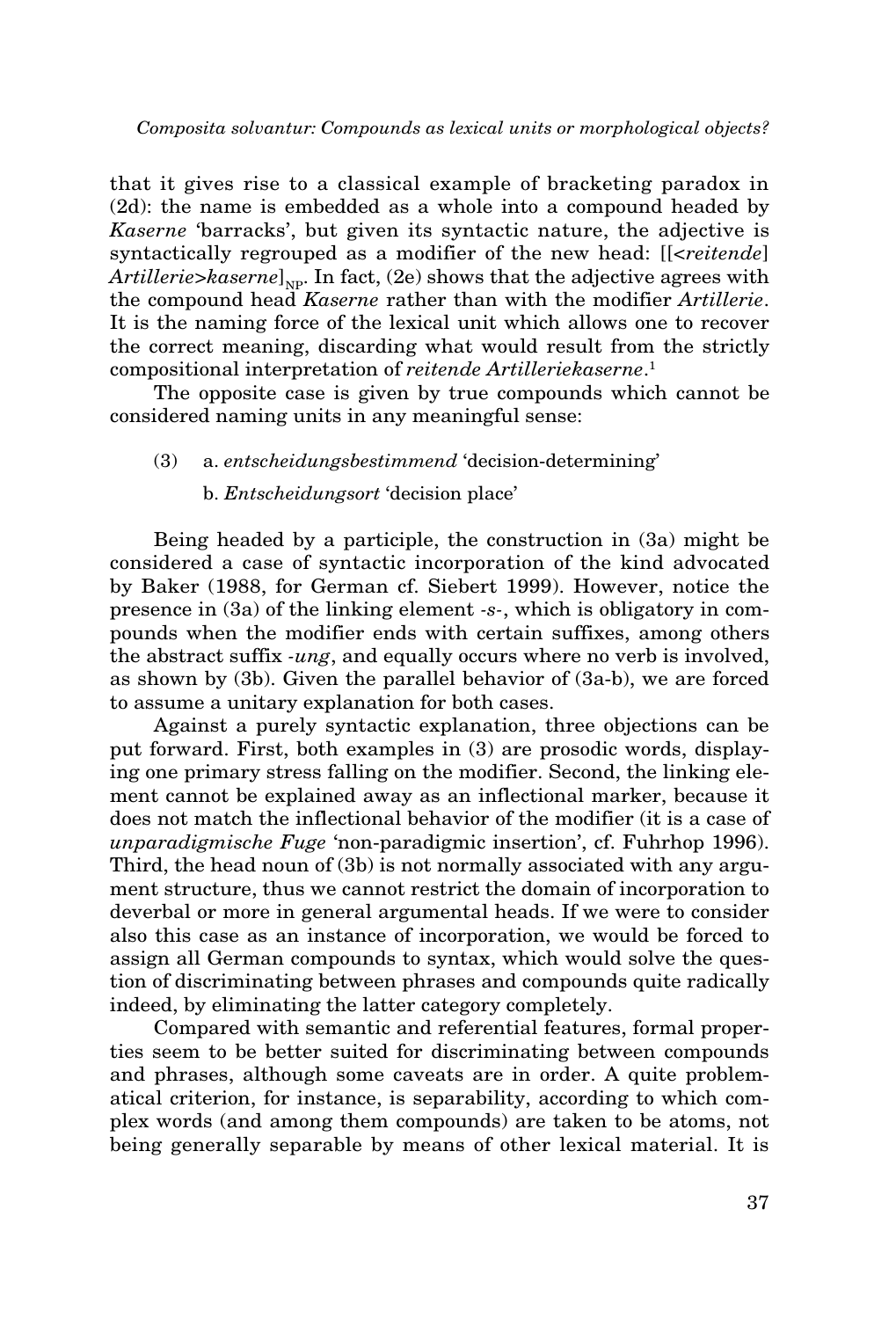clear that there are lots of complex lexical units which are not separable, while at the same time many linguists (even if not all, cf. for instance Dardano 1978:178-181) would prefer to take them apart from compounds. This is the case of It. *ferro da stiro* 'flatiron, lit. iron-for-ironing', which cannot be interrupted by any modifier: \**ferro giallo da stiro* 'yellow flatiron'. But even "looser" kinds of collocational phrases, without any grade of idiomaticity somehow present in *ferro da stiro,* are not interruptable. In Italian, the uncountable instances of sequences noun + restrictive adjective can be mentioned, like *ingegnere elettronico* 'electronic engineer' or *vino bianco* 'white wine', and similarly NPs where a modifying PP has classifying meaning, as *direttore d'orchestra* 'conductor, lit. director of orchestra', *campo di gioco* 'playground, lit. field of play', etc. Should they be considered all compounds? As a matter of fact, non-separability seems to depend more on the referential stability (or 'nameworthiness') of the given complex lexical unit than on the procedure by which it is formed. So, we are driven back to the considerations made above.

The failure of the preceding criterion means, in our opininon, that to save the notion of compoundhood from the traps of overgeneration we have to distinguish carefully between what we want to attribute to the lexicon (i.e. to consider lexicalized), and what we would like to see as the result of a morphological operation; and accordingly call compounds only the latter instances. Being aware that this is far from easy, in what follows we suggest a quadripartite typology, which allows us to treat the properties of being a lexical/ stored unit or the output of a morphological operation as independent grades of freedom.

- (4) a. [+ morphological], [+ lexical] b. [+ morphological], [- lexical] c. [- morphological], [+ lexical]
	- d. [- morphological], [- lexical]

Notice that we do not intend to consider as lexicalized only items which display any sort of (formal or semantic) idiosyncrasy. Rather, we are inclined to consider that being lexicalized or stored depends very much on behavioral properties like token frequency and/or naming force. This is in agreement with psycholinguistic research which assumes dual-route models of lexical processing to be superior to oneroute models (cf. among others Baayen, Dijkstra & Schreuder 1997). However, while lexicalization doesn't necessarily imply idiosyncrasy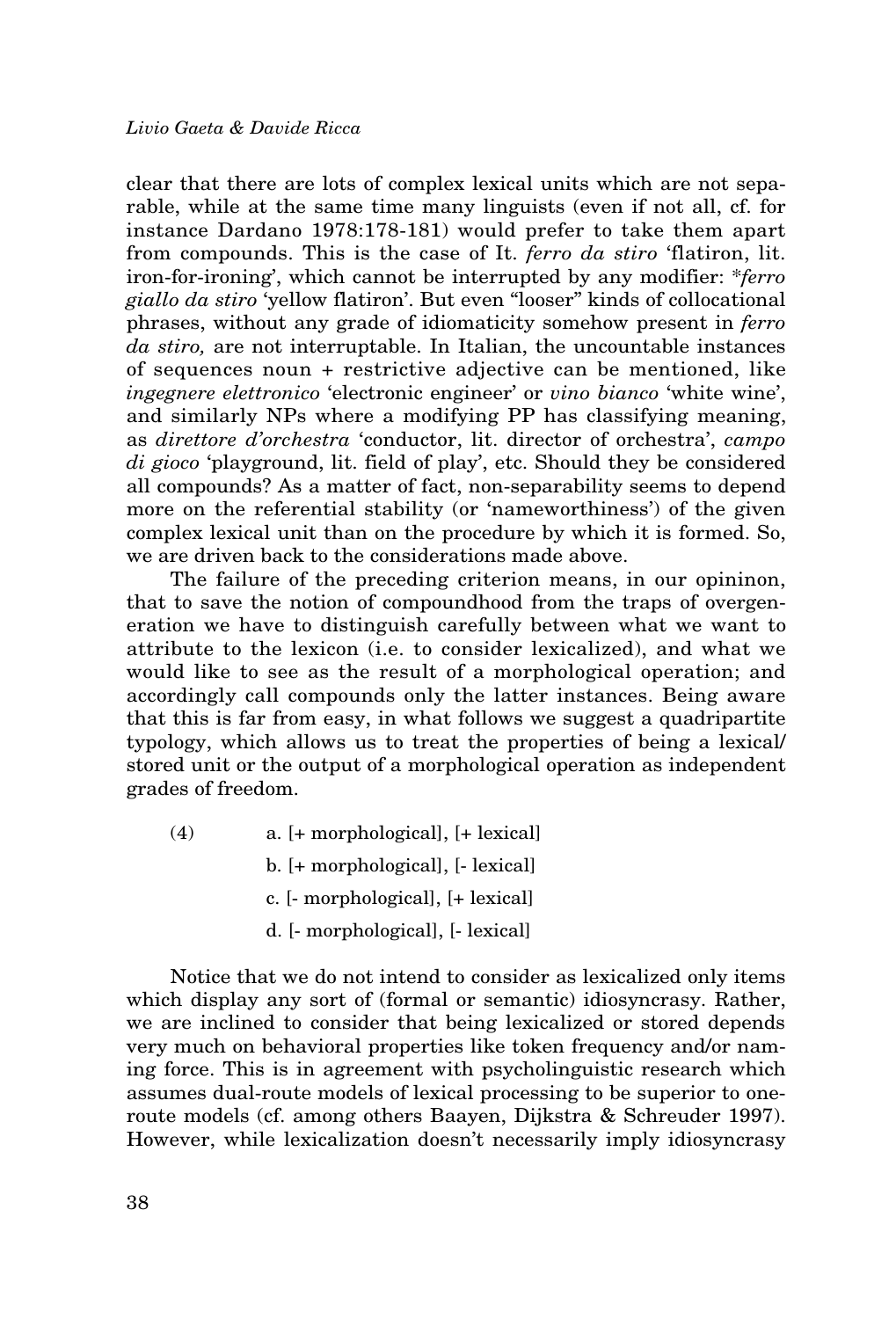(*contra* Di Sciullo & Williams' 1987 listemic approach), the reverse is true in our opinion: idiosyncratic properties require lexicalization.

We are confident to show that the typology in  $(4)$  may be of great help in keeping morphology and the lexicon apart. We will first show that this typology is able to capture in an adequate way the facts in a single language, namely Italian, and that it allows us to project the language specific findings onto a more general picture by taking into consideration intriguing phenomena from other typologically and genetically different languages like Chinese or Hebrew.

Before going into the details of language-specific accounts, let us comment shortly on the quadripartite typology laid down above.

Among the four alternatives listed in (4), (4a) represents quite obviously the prototypical instance of a compound: the feature [+ lexical] points to a unit with a stable referent, a unitary meaning and (possibly) a non-negligible frequency of occurrence, $2$ and the feature [+ morphological] implies that this unit is formed via some morphological procedure or "template" which differs from the syntactic patterns of the language. Basically these are the items under Bauer's definition in (1).

Conversely, (4d) identifies the prototypical phrase, i.e. a purely syntactically-built unit where the sequence of the two items is freely interruptable, the semantic and referential connections between head and modifier are loose and the meaning is entirely compositional, so that we do not expect that the unit as a whole requires to be stored independently in the mental lexicon.

Usually, the borderline area between compounding and syntax tends to be identified with items of type (4c): these are formally phrase-like units which display a (more or less) relevant amount of idiosyncrasy from the semantic and/or referential point of view. A case like It. *luna di miele* 'honeymoon' is a good illustration, since (i) it denotes a unitary concept, (ii) its meaning is largely idiomatic and could be scarcely inferred from the standard meanings of its components,<sup>3</sup> (iii) it cannot be interrupted by any linguistic material. It can be hardly disputed that an item like *luna di miele* requires a place by itself in the mental lexicon.

However, while the corresponding English equivalent *honeymoon*  can also be considered a compound on formal grounds, the Italian sequence cannot: structurally, it does not differ anyhow from (4d)-like phrases like *statua di marmo* 'marble statue'. A purely semantically oriented definition of compounds on the basis of their naming capacity would force us to include into compounds items like *luna di miele* as well as German *reitende Artillerie* discussed above. Such move would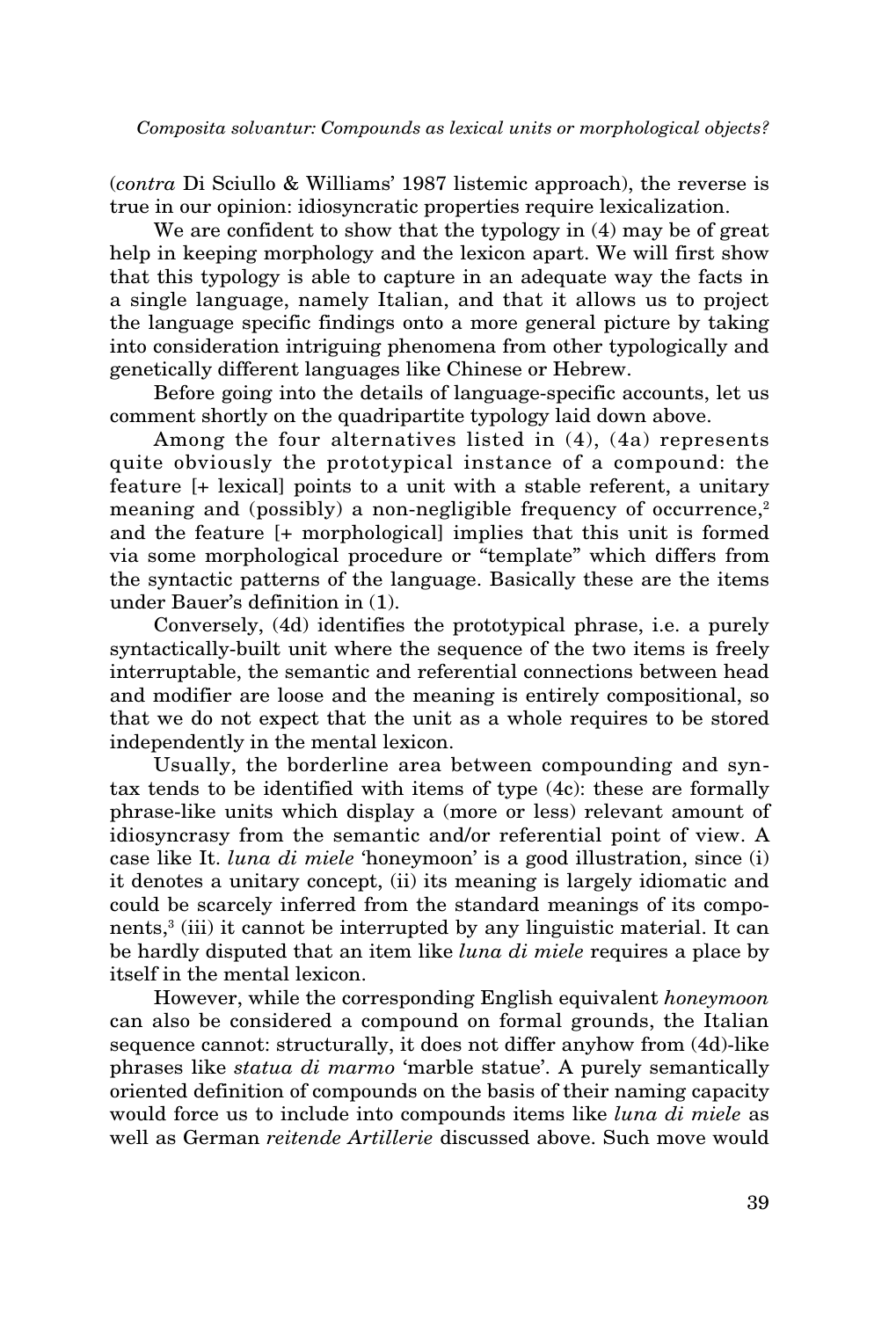fatally lead us to an overgeneration of compounds, as seen above with items like *ingegnere elettronico* or *direttore d'orchestra*: we would thus be faced with the mirror-image of the overgenerating syntax assumed by the incorporation approach discussed for the examples in (3).

By the same token, the criterion (ii) of idiomaticity taken alone would also be equally unsatisfactory, this time being manifestly too strong. In fact, there are lots of items like *can opener* or It. *apriscatole* 'id.' which presumably no one would like to rule out from compounds, but are not idiomatic at all.4

In this paper, we will try to take the opposite approach: namely, to exclude all items of the type (4c) from compounds and see to what extent this works empirically. Taking the [+ morphological] feature as criterial has a big advantage in terms of theoretical economy, as it keeps the whole complex of derivation, conversion and compounding phenomena within the unitary domain of morphology. To be sure, it compels us to exclude from compoundhood *all* phrase-like sequences, including the strongly lexicalized (and even idiomatic) ones like *luna di miele*. But this does not mean that the linguistically relevant opposition between the items of the types  $(4c)$  and  $(4d)$  – in fact the opposite poles of a lexicalization continuum – is lost: the two grades of freedom provided by the classification in (4) allow us to deal with the gradual process of phrase lexicalization without interfering with the notion of compounding.

While simplifying the latter, this choice does not conversely increase the complexity of the lexicon, since it seems at any rate unavoidable that the lexicon should host some units, or listemes as advocated by Di Sciullo & Williams (1987), which are not morphological words (cf. Jackendoff 1997:110-111 for a discussion).

A first interesting check for the two-feature approach in (4) is provided by the last theoretically conceivable option, namely the items of the type (4b). If compoundhood and lexicalization are independent notions, they should combine in all possible ways: namely, beside finding lexical units that are not compounds, but syntactic units, we should also find compounds (morphological units) which are not lexical units.

This possibility is surely less straightforward than its converse: Bauer's definition, for instance, assumes that compounds are lexical units / listemes (thus including only items of type (4a) in our scheme, as said above). And indeed it is commonplace to treat compounding as one of the two main branches of "word formation", where this expression is in fact understood to mean "lexeme"-formation (as stressed among others by Aronoff 1994:13-16).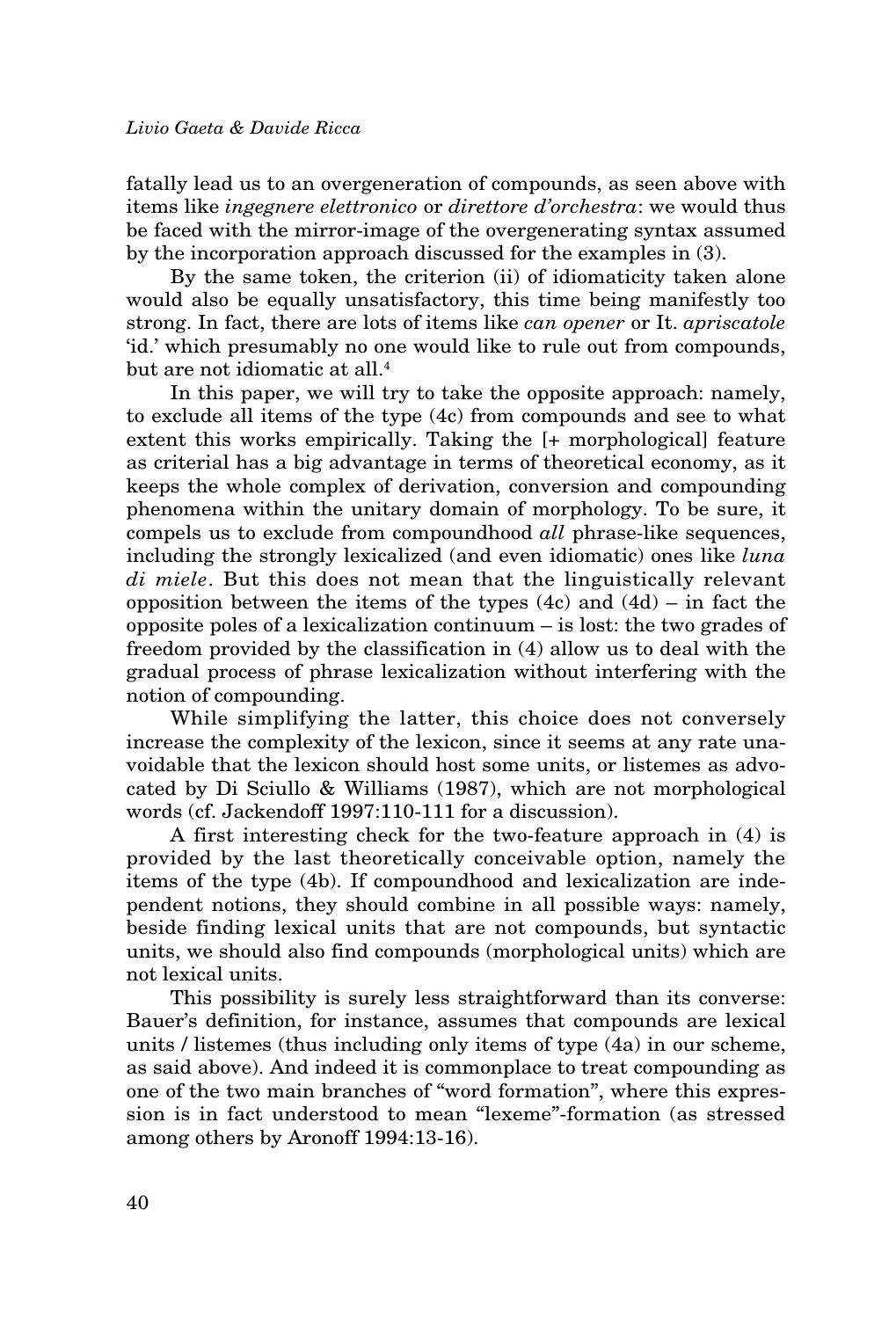However, if compounding is considered – as we try to do here – plainly as a class of morphological procedures, on a par with, say, affixation, we should expect to find non-lexeme-forming compounding, parallel to what we find in derivation: several derivational procedures may in fact have outputs whose lexeme status is at least doubtful. Think for instance of the evaluative derivatives in languages where they are often used with mere pragmatic function,<sup>5</sup> as in Italian babytalk *È abbastanza calda l'acqu-etta per il bagn-etto?* 'Is the water-DIM for the bath-DIM warm enough?': here, the suffixed nouns denote exactly the same entity of their bases. Further cases occur when very productive deanthroponimic suffixes are used more or less like a genitive case, without any classifying or stereotypical connotation. This is the case of Italian *-iano* '-ian' in frequent newspaper expressions like *gli obbiettivi più probabili della rappresaglia gheddafiana* 'the most probable objectives of Qadafi's retaliation' (from *La Repubblica*).6

The existence and theoretical interest of productive compounding morphology which does not form lexemes has been recently pointed out by Hohenhaus (2005:365-367), who explicitly discusses the issue of non-lexicalizability. Indeed, non-lexical compounds seem to be far from rare when a language has a very productive compounding procedure. Take, for instance, English determinative (or endocentric subordinate, according to Bisetto & Scalise 2005 classification) N-N compounds. It would be audacious to state that all the outputs of this procedure are stored in the lexicon. Especially the instances of N-N compounds involving proper nouns, like the often cited *China report* (cf. Arnaud 2004:330) or even Downing's (1977) *apple-juice seat*, in which the interpretation is strictly context-dependent because it refers to a seat in front of which a glass of apple-juice is placed, do not seem to qualify as such at all. However, they are formed by the same non-syntactic procedure found in [+ lexical] items like *snail mail* or *guest book*. Similarly, the German example mentioned in (3a) above clearly speaks in favor of a compound-like treatment, although the lexical status of *entscheidungsbestimmend* is highly questionable.

The same can be said for VN-compounding in Romance languages, or at least in Italian. Ricca (2005, forthcoming) has shown that many VN-formations occurring in newspaper corpora in modifier function could hardly be labeled as restrictive or qualifying adjectives; rather, they express a looser kind of modification, with transient/ eventive character, bordering on the function of a (reduced) relative clause. Some instances are: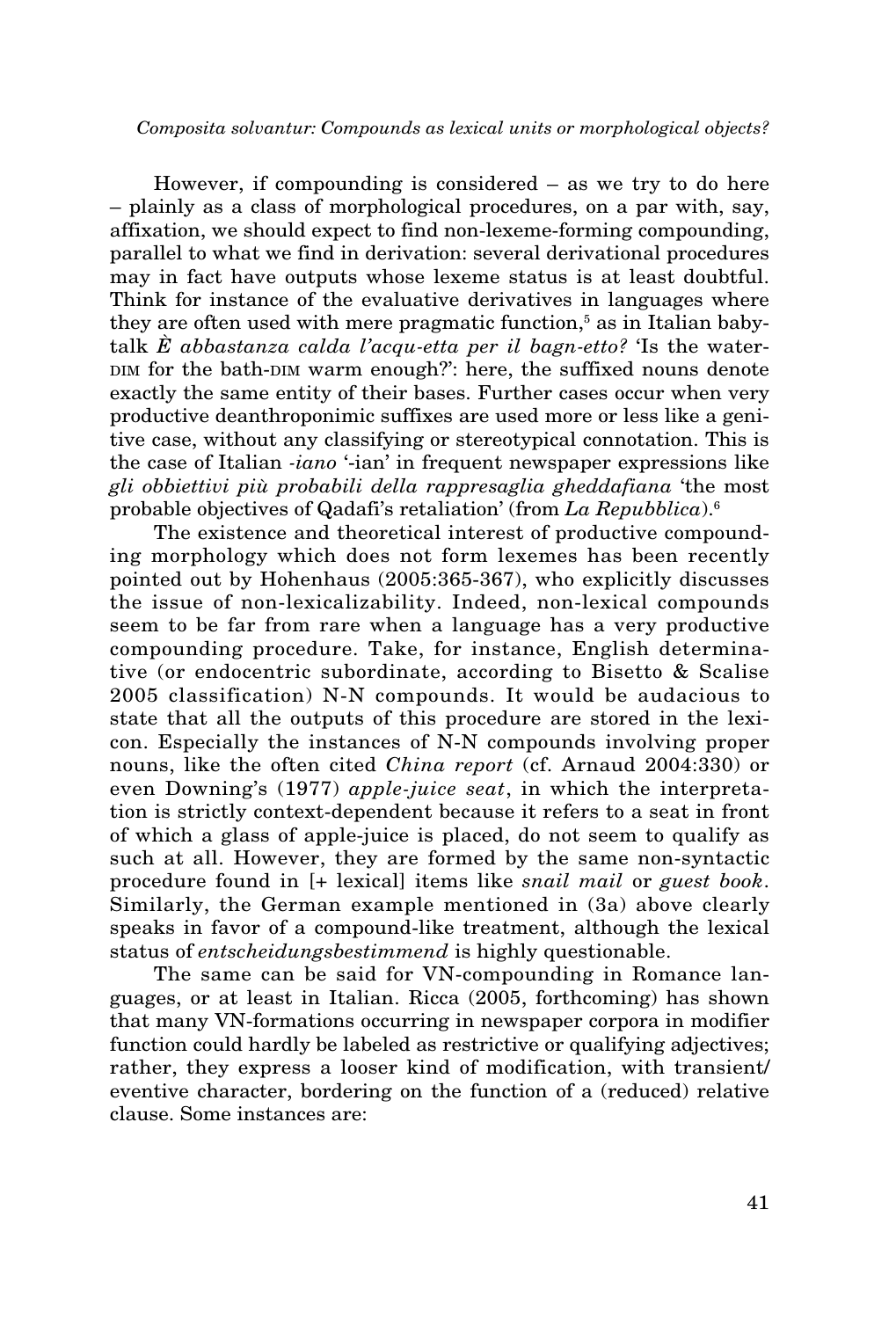| $(5)$ astensione salva-Prodi    | 'Prodi-saving abstention'        |
|---------------------------------|----------------------------------|
| quel terzo posto acchiappa-Uefa | 'that Uefa-catching third place' |
| colpo di testa fissa-risultato  | 'result-securing header'         |

However poor candidates to lexical storage these formations are, it would be odd to exclude them from the compounds and reserve the term for such well established nominal or adjectival items as *portalettere* 'postman' or *mozzafiato* 'breathtaking', because they are all formed by the very same, characteristically non-syntactic procedure. We will come back to this point later in §4.

# *3. In search of criteria for compoundhood*

The existence of clearly morphological compounding rules which have [- lexical] items as outputs is a first good argument, on our view, for keeping the definition of compounding fully separate from semantic considerations. But at this point we need to give some substance to the [+ morphological] definitory feature. What makes a given formation procedure non-syntactic? We think that apart from some very general facts of limited impact, this question can be answered only on a language-specific basis. This is obviously not very welcome from a typological point of view, since it makes crosslinguistic comparisons much more difficult. But the same difficulty holds for every search of universals in the domain of morphology, since, trivially, morphology (and consequently the morphology-syntax contrast) concerns formal features which cannot be identified once for all on a semantic/functional basis. Only after morphological compounds are identified and consistently contrasted with the outputs of syntactic rules for each language under consideration, cross-linguistic generalizations can be attempted (and – optimistically – attained).

In the next section we will try to draw such a dividing line between compounds and syntactic items for Italian. We are confident that, despite some problematic cases, this is a feasible operation, although it will imply some re-labeling of quite familiar items (especially in the domain of N-Adj formations).

Before tackling this issue in detail, in this section we will point to three formal criteria which can help us to rule out preliminarly some candidates for compoundhood, and – differently from those discussed in §4 – can be said to enjoy cross-linguistic generality. These are already present in most definitions of compounds (for a brief dis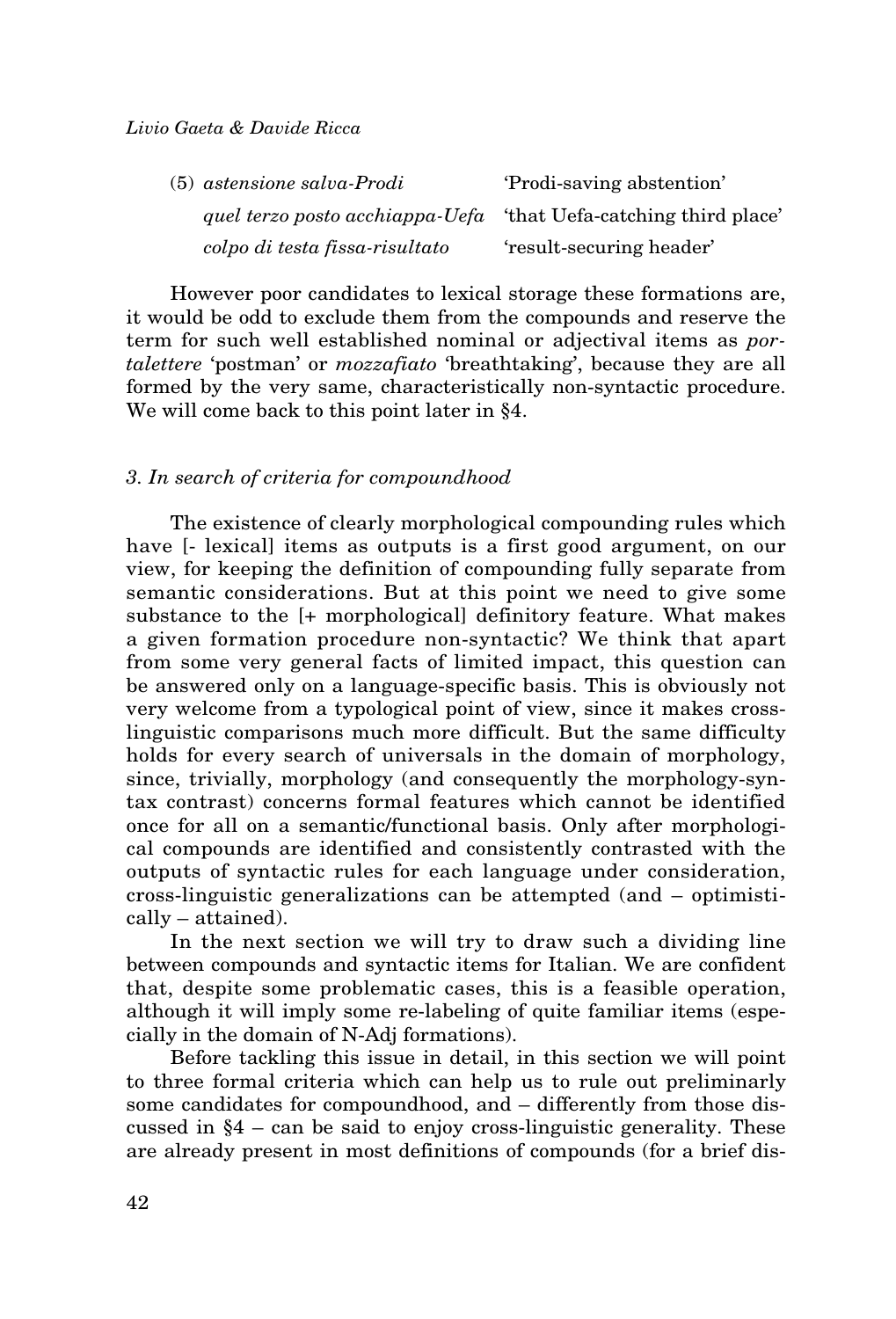cussion, see among others Arnaud 2004:329-332). They can be summarized as follows.

(i) First, the compound must consist of one continuous phonological string, which cannot be interrupted by any intervening (noninflectional) linguistic material. This non-separability constraint cannot be a sufficient condition, because many lexicalized phrases are uninterruptable as well, as discussed in §2 above. However, the criterion of adjacency should be maintained as a necessary condition for compoundhood, even though two caveats must be added here. The first caveat concerns the acceptability of formations like Italian *centro internazionale congressi* 'international congress center' (ex. (12b) below) besides *centro congressi* 'congress center'. This can be explained by considering *centro internazionale congressi* itself a compound in which the head consists of a noun phrase:  $[NAdj]_{NP}$  [N] (see also example (10d) below). Thus, no foreign linguistic material intervenes to interrupt the compound.7

As for the second caveat, we would like to emphasize that structural adjacency refers to the fact that the lexical items involved in a compound have to be close to each other at least at one configurational level. This allows us to comprehend into our definition of compounds some much discussed instances like Germanic separable verbs of the type exemplified below by German *radfahren* 'to cycle, lit. wheel+fare' (cf. Wurzel 1998):

- (6) a. *Vor zwei Jahren fuhr Karl noch gerne rad*. 'Two years ago, Karl still enjoyed cycling'.
	- b. \**Vor zwei Jahren radfuhr Karl noch gerne*.
	- c. \**Vor zwei Jahren fuhr Karl rad noch gerne*.
	- d*. Vor zwei Jahren ist Karl noch gerne radgefahren*. 'Two years ago, Karl has still enjoyed cycling'.
	- e. \**Vor zwei Jahren ist Karl rad noch gerne gefahren*.
	- f*. Vor zwei Jahren hat Karl Bücher noch gerne gelesen*. 'Two years ago, Karl has still enjoyed reading books'.
	- g. *Vor zwei Jahren hat Karl noch gerne Bücher gelesen*. 'Two years ago, Karl has still enjoyed reading books'.

Inspite of its idiomaticity, the verb *radfahren* appears scattered into two different syntactic positions (cf. (6a) vs. (6d)). However, this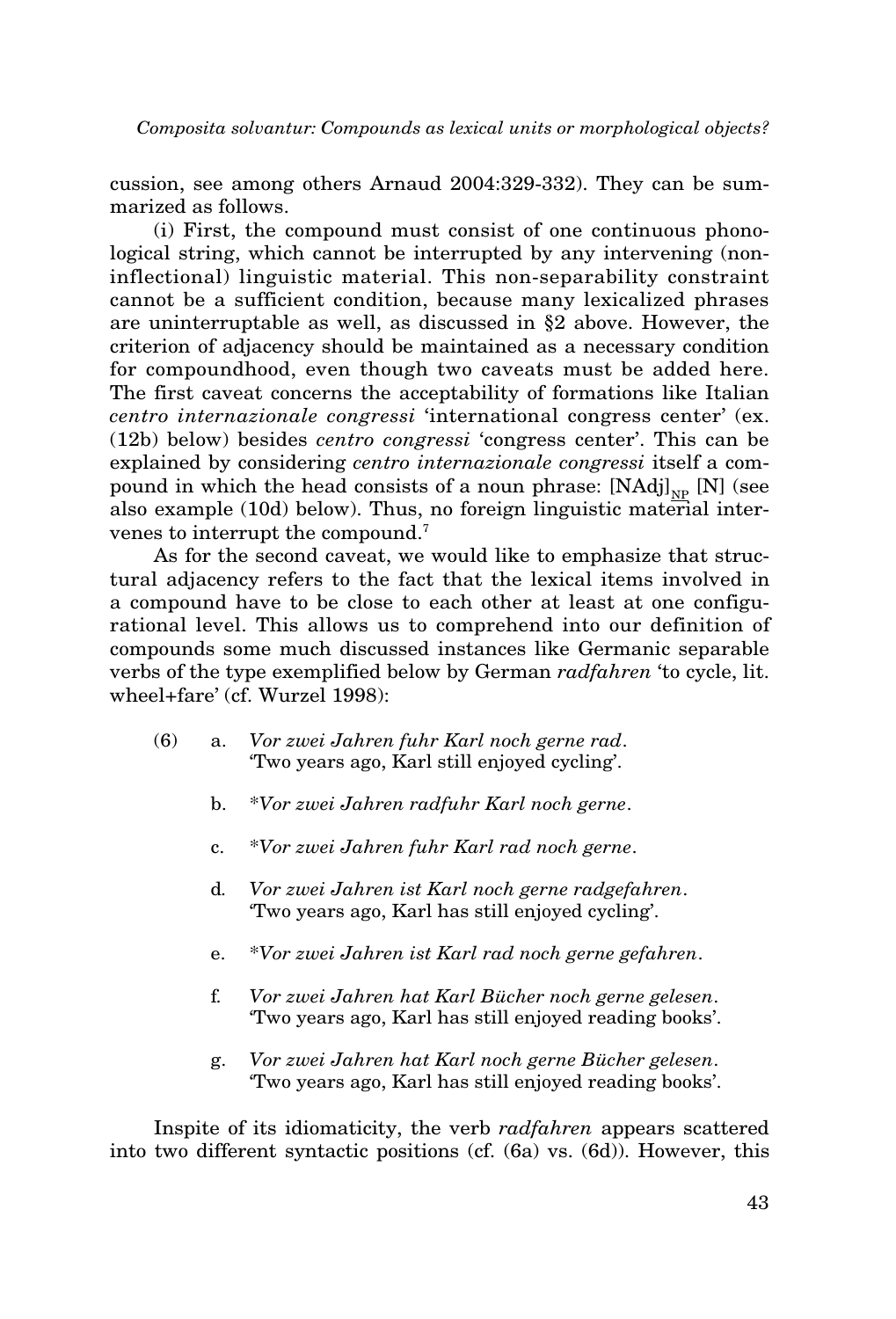does not mean that *radfahren* is not a morphologically complex unit; rather, for some verbs a peculiar syntactic behavior is observed. Similar to what happens with prefixed verbs like *ausbrechen* 'to explode', *einsteigen* 'to mount', etc., in certain sentence types the finite part of the verbal complex occupies the second (or possibly the first) position, while the rest of the verb closes the sentence (see (6d-f)). When the latter takes place, then the two parts of the morphologically complex unit must be adjacent, as shown by the inacceptability of (6e) in contrast with the free ordering of the direct object *Bücher* in (6f-g). Thus, structural adjacency is observed in well-defined contexts, and – more importantly – the scattered distribution can be explained away by making reference to a purely syntactic domain.8 In this light, the structural adjacency of the two members of the compound turns out to be of a morphological origin, whereas the distribution is syntactically motivated.

(ii) Second, the compound must be made up of at least two lexical morphemes.9 This quite standard constraint is nonetheless effective in ruling out items like:

- prefixed words, which are considered as compounds in some linguistic traditions (especially in France, cf. Bauer 2005:106);
- $Aux + V$  sequences in cases where they are so tightly connected to escape criterion (i) above;<sup>10</sup>
- the formations of the type Prep-N, like Italian *senzatetto* 'homeless', *sottocoperta* 'below deck', *insomma* 'in short', even when they have reached full lexical status.<sup>11</sup>

(iii) Third, the compound must not be structured by means of any functional word which codifies inner grammatical relationships between its components.12 This is an important criterion for those languages where functional words (prepositions, articles, conjunctions) provide the bulk of grammatical information within the syntactic units, i.e. the phrases. Thus in such languages, like Italian, sequences like N-Prep-N, or V-Det-N are the normal output of a syntactic, and not a morphological rule. Of course they can undergo lexicalization (the cases like *luna di miele* seen above), which in extreme cases can lead to full opacity and synchronic unanalyzability (as for the often cited case of Italian *pomodoro* 'tomato', originally *pomo d'oro* 'lit. fruit of gold'). However, at no point of the lexicalization process from *pomo d'oro* to *pomodoro* it seems legitimate to speak of a compound in our morphological sense, because these items are in no way the output of a morphological rule. When the earlier phrase has unquestionably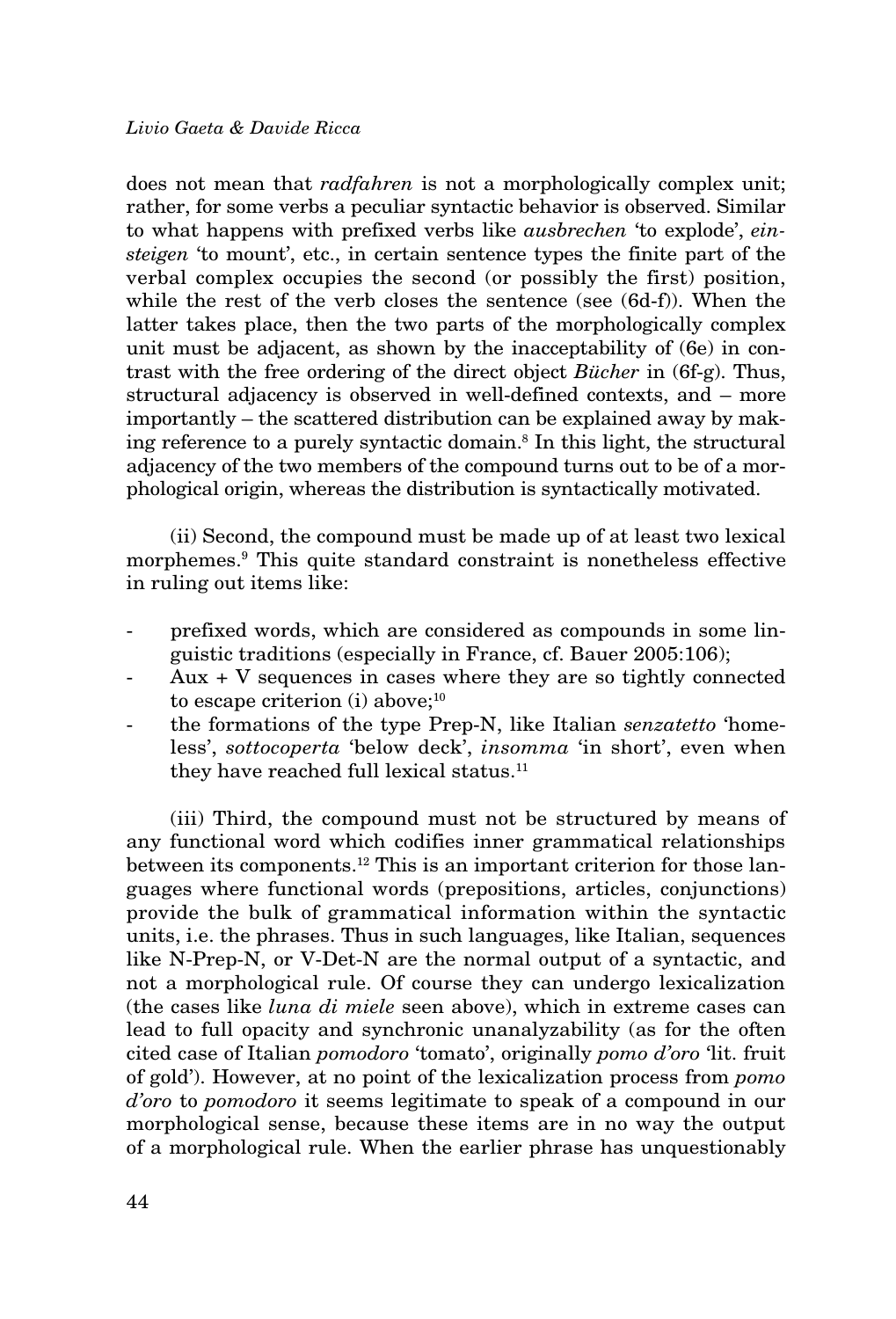become a single word (possibly, but not necessarily, even an unanalyzable word like *pomodoro*), the term "univerbation", and not compound, should be used.

# *4. The feature [+ morphological] throughout a given language: the example of Italian*

Let's now begin to examine systematically the different kinds of items traditionally called "compounds" in Italian and see how they behave under our more restrictive, morphologically based criterion.

We have already stated that univerbations should be distinguished and excluded from compounds. They are a very different kind of lexicon enrichment process, since their formation is typically idiosyncratic and unpredictable, and above all they originate gradually in discourse context, requiring a collocational contiguity of their components in real use, parallel to the grammaticalization processes which give rise to new affixes: native speakers cannot form univerbations *ex novo* by rule, just exploiting their morphological competence.

Therefore, the relevant items to analyze among those usually called "compounds" in Italian are the productive formations only. These can obviously be formed by rule, but to include them among compounds in our sense we should further prove that they cannot be formed simply by syntactic rules.

A first type, already mentioned above, is given by VN formations like *apriscatole* 'can opener' and the like. They are clearly compounds under our definition as well: they are not built by the same syntactic rule which builds VPs, because in VPs the V governs a full noun phrase including the determiner's slot (namely, a DP), while the determiner is ruled out in VN formations. Furthermore, it is well known that VN formations in Italian and other Romance languages undergo special restrictions on both V and N (V must be agentive, N is nearly always a direct object, see e.g. Bisetto 1999:511), which are not matched at all by a strictly syntax-driven rule of VP formation. Therefore, they cannot be considered as 'frozen VPs' or univerbations.<sup>13</sup> This holds even in an extreme instance like (7), taken from the newspaper *La Repubblica*, where the V governs a huge NP:

(7) *L'attentatore ha collocato l'ordigno nel piccolo vano… dove si trova il*  [*porta*[*rotolo delle strisce di carta che si usano per coprire la tavoletta del wc*]].

'The bomber has placed the bomb in the little space where the [roll of paper strips that are used to cover the wc board] - holder is located'.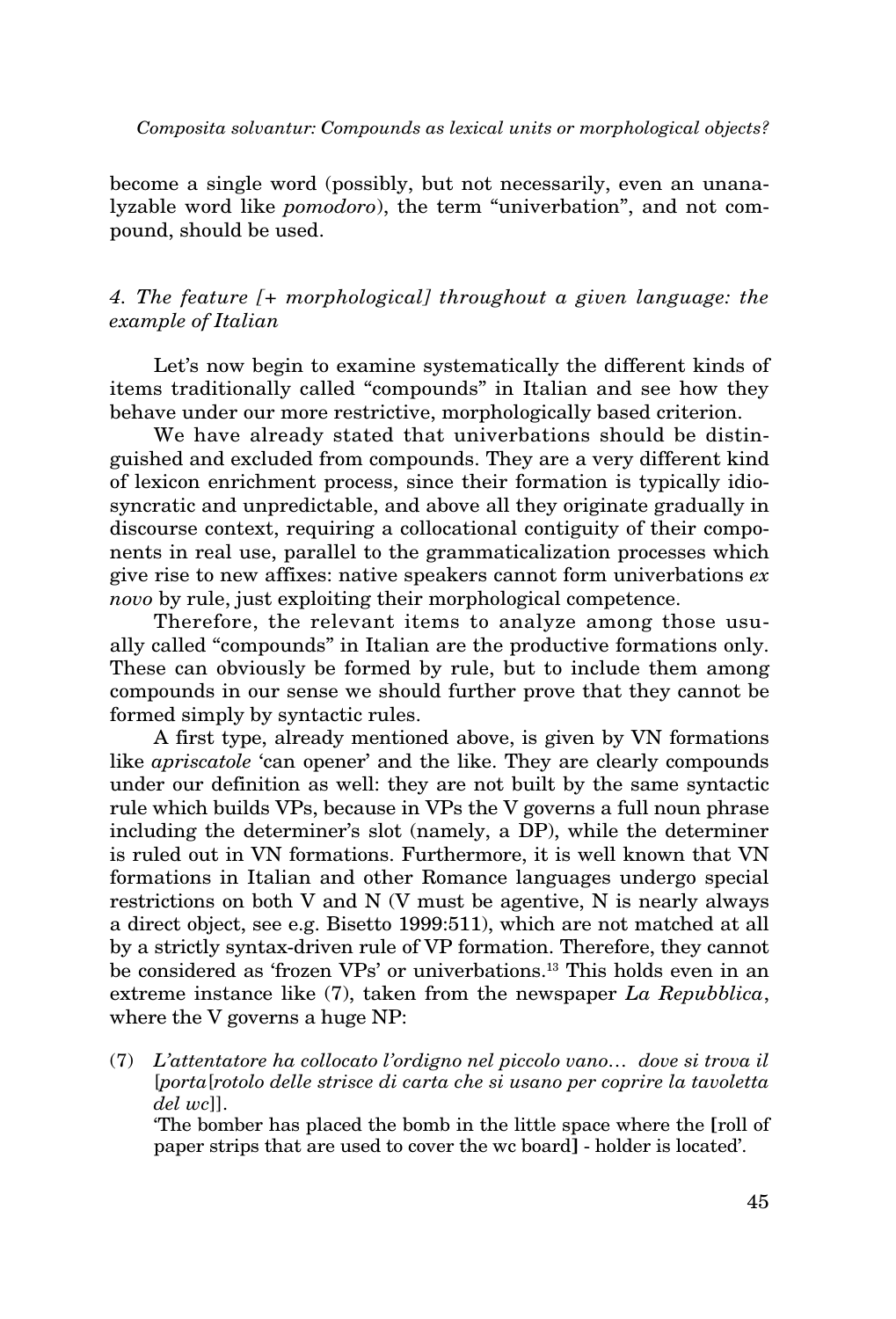Example (7), – together with many others involving NPs of lesser length as arguments of V, which are not so hard to find in real texts $^{14}$ – shows how interwoven the morphologically activated VN-pattern and the embedded NP can be, and strongly supports our approach which distinguishes between morphological activation and lexicalization. In fact, while the morphological pattern is clearly activated in the compound *portarotolo* in (7), the whole construction cannot be said to be lexical in any meaningful sense. Interestingly, quite parallel instances can be added for some derivational prefixes of Italian, like *anti*-, which can apply to non-lexicalized NPs as in

(8) *marcia* [*anti* [*moschea di Lodi*]] 'anti mosque of Lodi march'

and other examples provided in Montermini (2008a:116). Parallel to (7), the construction in (8) must be the output of a morphological procedure, because, as shown in (9a), it is impossible to insert a determiner, which is required in the semantically parallel construction (9b) with the preposition *contro* 'against':

- (9) a. *marcia anti* (\**la*) *moschea di Lodi* 'anti (\*the) mosque of Lodi march'
	- b. *marcia contro \*(la) moschea di Lodi* march against \*(the) mosque of Lodi

On the other hand, neither the input nor the output of the *anti*prefixation in (8) may be considered lexicalized: we are dealing with a clear instance of a [+ morphological], [- lexical] item in the domain of derivation.

N-N compounds are a more complex issue. We may start by dividing the field, according to the classification scheme suggested by Bisetto & Scalise (2005), into three subtypes: the subordinate compounds (*capomafia* 'mafia boss'), the attributive (*scolaro modello* 'exemplary schoolboy'), and the coordinat(iv)e (*cantante-attore* 'singer-actor', *barpasticceria* 'bar-confectioner's'). The latter seem to have all intersective semantics in Italian. Examples of additive semantics are Modern Greek *anðrójino* 'couple, lit. man+woman' or French *point-virgule* 'semicolon, lit. period-comma' (cf. Arnaud 2004:336).15 Although we are naturally well aware of the possibility of "grey" items whose assignment to a given subtype may be problematic, $16$  we find this tripartition well suited to verify our way of reasoning, since for each kind of N-N formations a natural comparison with syntactic structures comes to mind.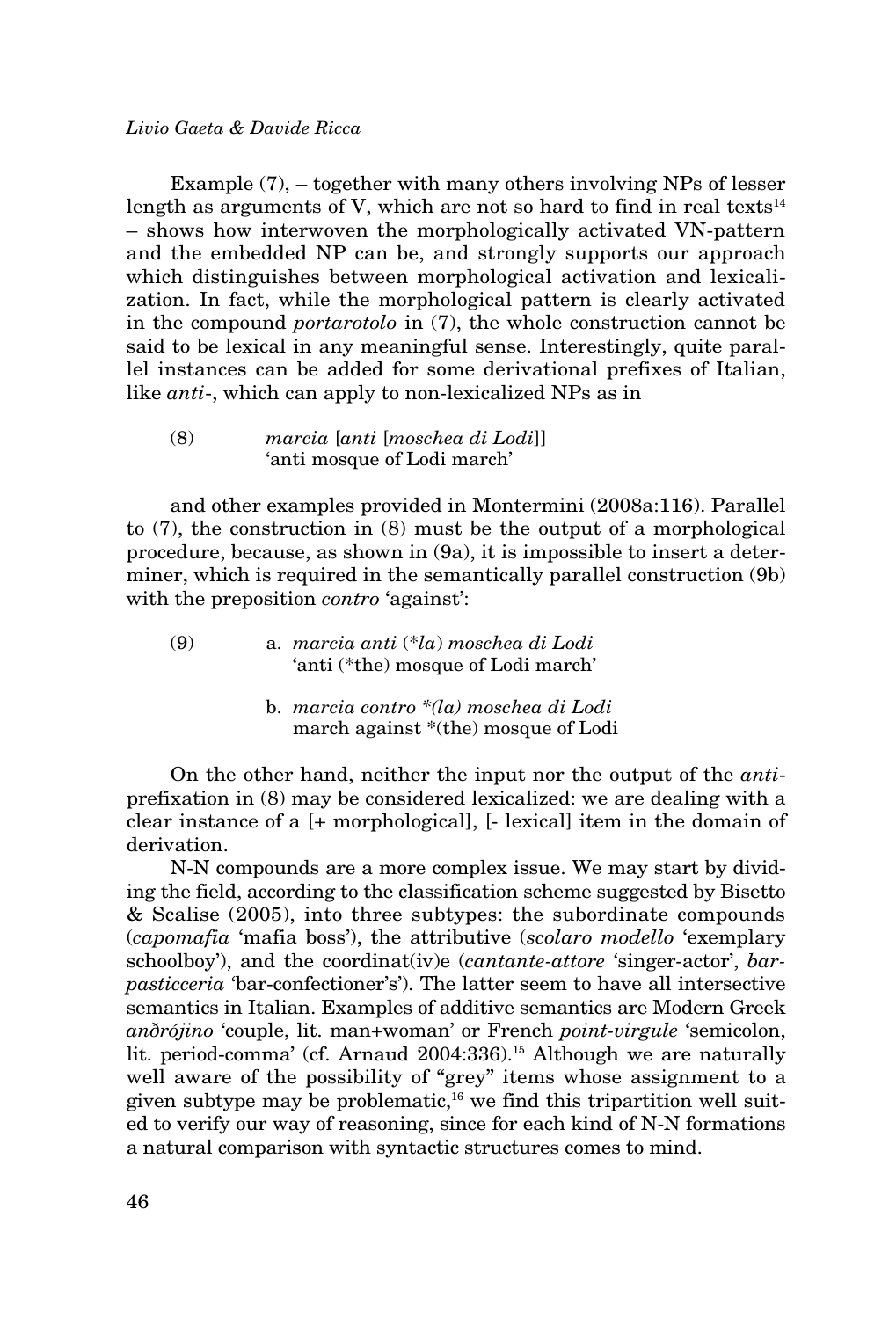Subordinate N-N sequences are to be compared with more complex NPs where a similar subordination relation holds between a NP and its head: in these cases, the subordinate NP is usually overtly marked by means of a preposition (as in *la bella macchina rossa di mio cugino Mario* 'the beautiful red car of my cousin Mario'). On the contrary, such marker is absent in subordinate N-N sequences like *centro congressi* 'congress center' or *vagone merci* 'freight wagon'. Contrasting *capomafia*, *vagone merci* with their syntactic equivalents *capo della mafia*, *vagone per le merci* allows then to conclude that the former are not built by means of a syntactic rule, and therefore are proper instances of a morphological template, i.e. compounds in our sense.

The same argument applies to what Bisetto & Scalise (1999) term compound-like phrases, which we think should be included into subordinate compounds as well: namely, formations like *cambio gomme* 'tyre change', where the subordinate N is an argument – nearly always the object – of the action noun functioning as head. In fact, the latter are kept distinct from compounds because they are claimed to pass the test of head deletion under coordination and the test of insertion, which is taken to be "traditionally the main test of cohesiveness", as shown by the examples in (10a) and (10c) with respect to those in (10b) and (10d), all from Bisetto & Scalise (1999:37, 42):

- (10) a. \**hanno licenziato il capostazione e il \_reparto*. 'the station master and department \_ have been fired'
	- b. ?*il trasporto passeggeri e il \_ merci sono fallimentari*. 'passenger and freight transportation are not convenient'.
	- c. *capostazione* 'station master' / \**capo giovane stazione*
	- d. *produzione scarpe* / *produzione accurata scarpe* 'shoe production' / 'accurate shoe production'

Notice that Bisetto & Scalise (1999) make the point that it is the inherited argument structure of the deverbal heads which keeps compound-like phrases distinct from the rest of compounds, where no such argumental relation occurs. Accordingly, the argumental relation is made responsible for their allegedly phrase-like behavior witnessed by the two tests.

However, besides what has been said above against using cohesiveness as a decisive test for compoundhood, the two tests cannot be said to provide unambiguous results. In fact, even for compounds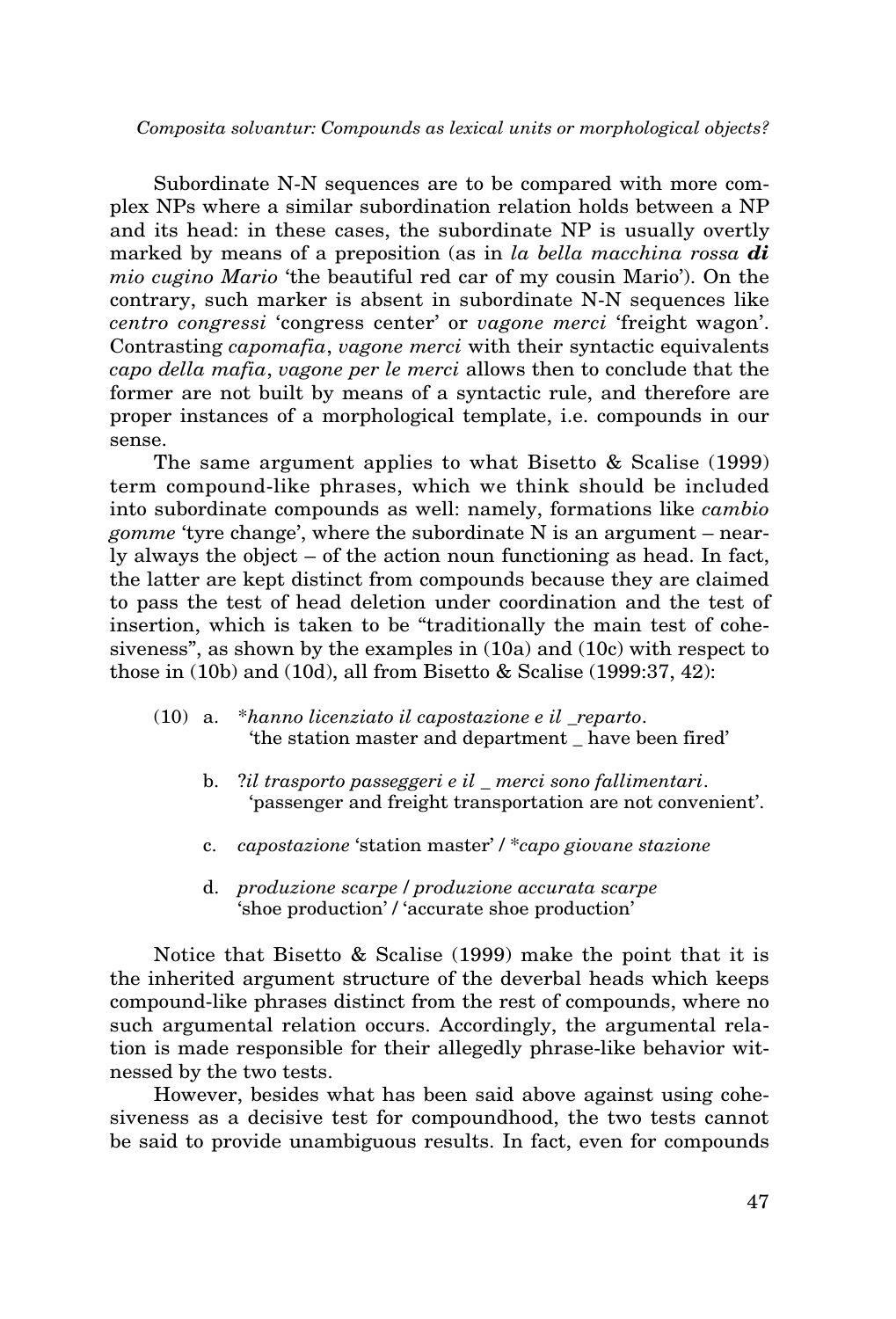like *treno merci* 'freight train' and *centro congressi* 'congress center', in which the head cannot be said to display argumental structure, it is not difficult to google out cases which pass both tests and look quite fine to us. In the following battery of examples (Google query 30.10.2008), we repeatedly observe head deletion both for *treno merci* and *trasporto merci* in strict coordination (cf. (11a-b)) and in larger gapping contexts (cf. (11c); more generally on gapping, see Gaeta & Luraghi 2001):

- (11) a. *Il macchinista… prega che tra il suo treno e il \_ merci vi sia una distanza sufficiente a evitare l'impatto*. 'the driver prays that between his train and the freight train there will be enough distance to avoid the clash'.
	- b. *Trenitalia ha però a sua volta al suo interno tre divisioni… : la lunga percorrenza… , il trasporto regionale e il \_ merci*. 'Trenitalia consists of three internal divisions: long distance trains, regional trains and freight trains'.
	- c. *se passa il \_ merci vuol dire che il treno passeggeri è di nuovo in ritardo*.

'if the freight train is allowed to pass, the passenger train must again be delayed'.

Similar results are obtained for the insertion test, in that an adjective can be inserted into the compounds *treno merci* and *centro congressi*:

- (12) a. *È bastata la partenza di un treno speciale "merci" per far saltare tutto*. 'The departure of a special freight train was sufficient to stop everyhting'.
	- b. *Potrete raggiungere il centro esposizioni ed il Centro Internazionale Congressi in soli 5 minuti a piedi*. 'You can walk the exhibition center and the international congress center in only 5 minutes'.

Finally, all these compounds allow for head deletion, which is often taken to be a further test for assessing the syntactic islandhood of compounds with respect to phrases (cf. the discussion in §5 below for the similar Chinese *de*-less construction):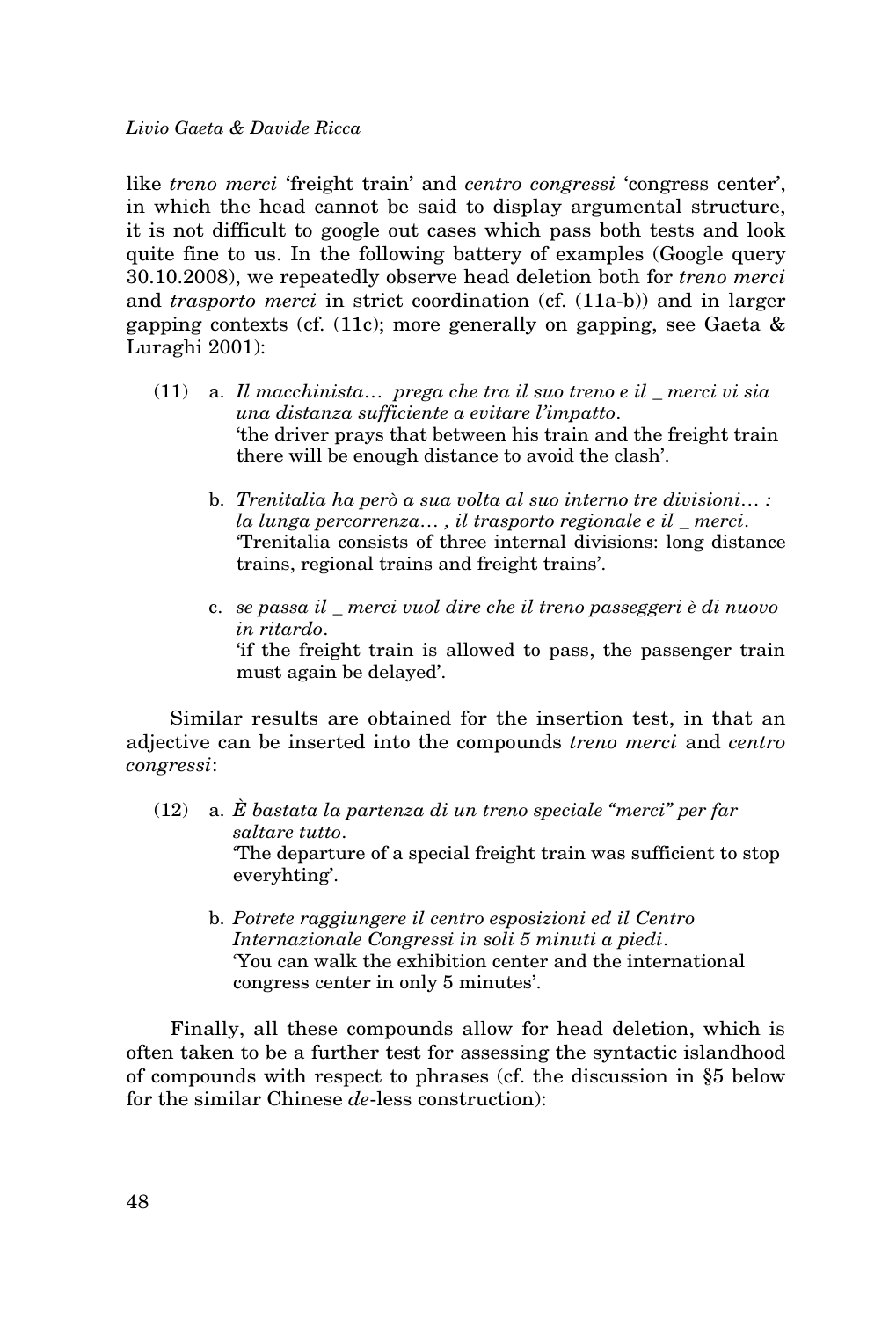- (13) a. *Se fosse passato un treno<sub>i</sub> passeggeri al posto di quello<sub>i</sub> merci,…*  'If a passenger train would have passed instead of a freight train,… '
	- b. A soli pochi passi troverete il Centro<sub>i</sub> Culturale, quello<sub>i</sub> *Congressi, il centro commerciale Forum, oltre alle università*. 'Nearby you will find the cultural center, the congress center, the Forum trade center, besides the universities'.

These examples weaken the predictive force of these tests, at least with respect to their supposed ability to distinguish between syntax and morphology. As a matter of fact, once that we neatly distinguish between compounds and phrases on the basis of their purely structural properties, it is not surprising to observe that compounds do not fit into the ideal picture of syntactic islands that has traditionally been assumed (in this regard cf. also Dressler 1987, Montermini 2006). Clearly, syntactic islandhood must be thought of as gradient and crucially connected with the degree of lexicalization of a certain construct, rather than with its morphological status. Notice that syntactic islandhood is also at odds with constructions like the VN-compounds and *anti*-N prefixations seen in (7) and (8) above.17 Thus, it doesn't seem advisable to distinguish compounds from compound-like phrases as advocated by Bisetto & Scalise (1999), because no different structural properties can be observed: they are both morphological objects, and as such enjoy the same status.18

The case of the other two kinds of N-N sequences is less straightforward. Let's start with the attributive compounds. On what basis could we argue, without circularity, that a juxtaposition of two nouns is morphological and not syntactic in character when the second expresses an attribute of the head, as in *scolaro modello* 'exemplary schoolboy', *presidente fantoccio* 'puppet president'? In some cases we could think of a paraphrase involving a relative clause (*scolaro che è un modello* 'schoolboy who's a model') and/or an equality marker (*presidente (che è) come un fantoccio* 'president (who's) like a puppet'). But another, probably more general, syntactic parallel which comes to mind is the appositive relation between two complex NPs, as in *la casa di Mario, l'unica villa col giardino del paese* 'Mario's house, the only villa with garden in the village'. This appositive relation is not usually overtly marked apart from an intonational break, although more complex markings are possible, of course. So the simple juxtaposition strategy seen in *scolaro modello*, *presidente fantoccio* cannot be taken as foreign to Italian syntax in this case.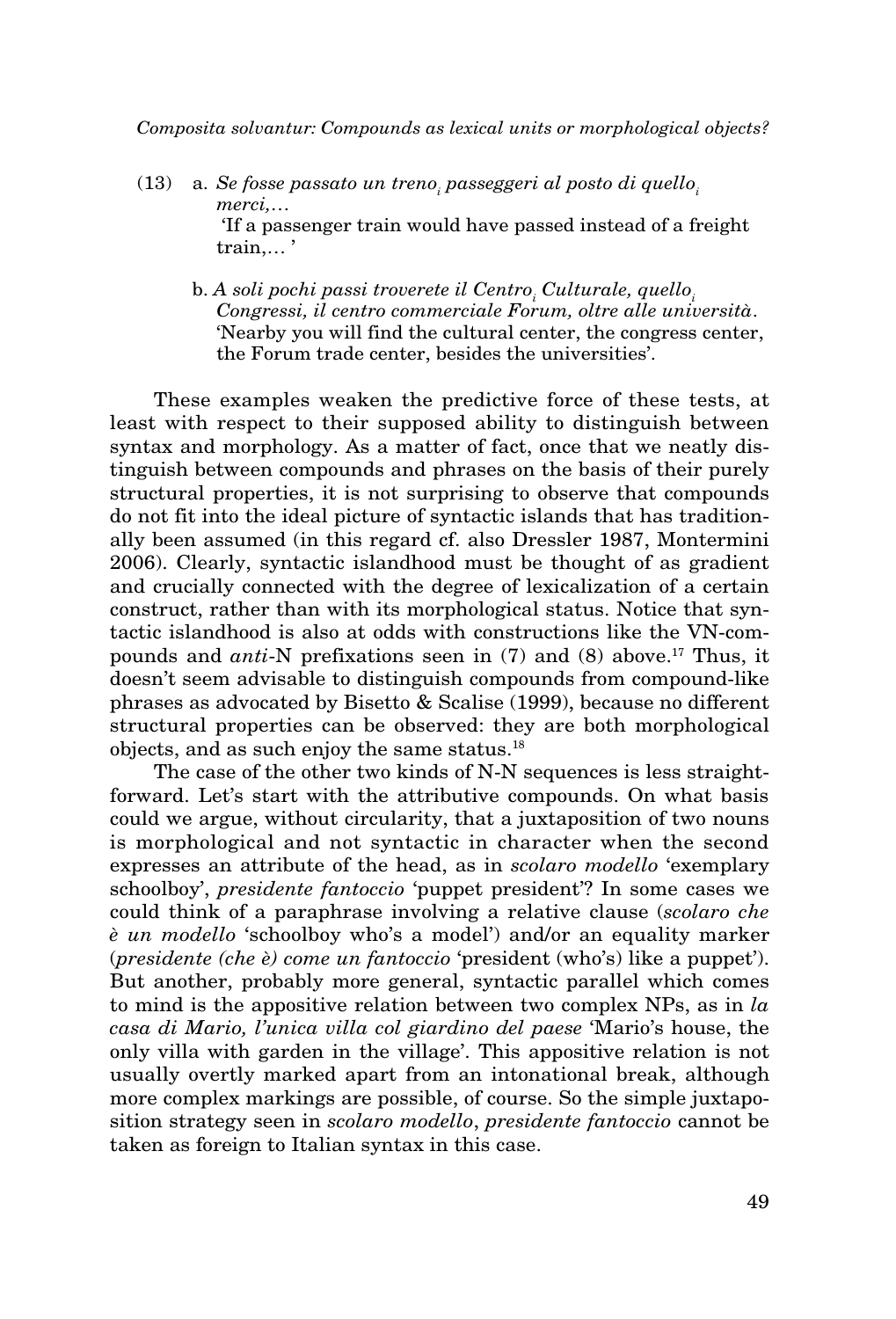However, a formal difference with the syntactic appositional construction can be detected, taking into consideration the agreement pattern. If the attributive N-N sequences were built according to a syntactic template, they should require number agreement between the two nouns, as occurs with the appositional construction above. But their plural is marked on the head only: *scolari modello*, *presidenti fantoccio*. This seems to identify a formal template which is specific to that construction, and not taken over from more general syntactic rules. Consequently, we can conclude that there are good grounds to treat N-N attributive compounds as pertaining to morphology.

As for coordinative compounds, Italian syntax normally marks coordination between two nouns overtly, by means of a coordinative conjunction, chiefly *e* 'and'; so we could argue that *cantante e attore* is the only possible syntactic output, and *cantante-attore* is the output of a different rule that could be assigned to morphology. However, asyndetic coordination is clearly also a possibility in Italian syntax; therefore, quite like the preceding case, the simple juxtaposition strategy in *cantante-attore* does not demonstrably fall outside syntax.

Following this line of reasoning, coordinative N-N sequences become very problematic as possible instances of morphological compounds. See also Fradin (2003:203-206), who on similar grounds considers the French coordinative type *auteur compositeur* 'writer-composer' as generated by syntax, unlike the attributive type *cité dortoir* 'dormitory town'. In this case we cannot apply the considerations on agreement which hold for the attributive N-N's, because coordinative N-N's tend to take the plural marker on both nouns quite productively: *cantanti – attori*, thus patterning like it would be required by phrasal syntax: *cantanti e attori* or *cantanti, attori*. 19

Notice that the double plural marking is not a necessary consequence of the coordinative semantics. For instance, in German and English nominal coordinative compounds are marked for plural only in the (rightmost) head: *the writer-directors*. 20

Further doubt on treating coordinative N-N sequences as compounds comes from the fact that even in Italian, the parallel (and also very productive) coordinative Adj-Adj sequences behave differently, as they prevalently mark number (and gender) only once at the end of the word:

- (14) a. *caramelle agrodolci* 'sour:m:sg-sweet:pl bonbons:f:pl'
	- b. *magliette bianconere* 'white:m:sg-black:f:pl shirts:f:pl'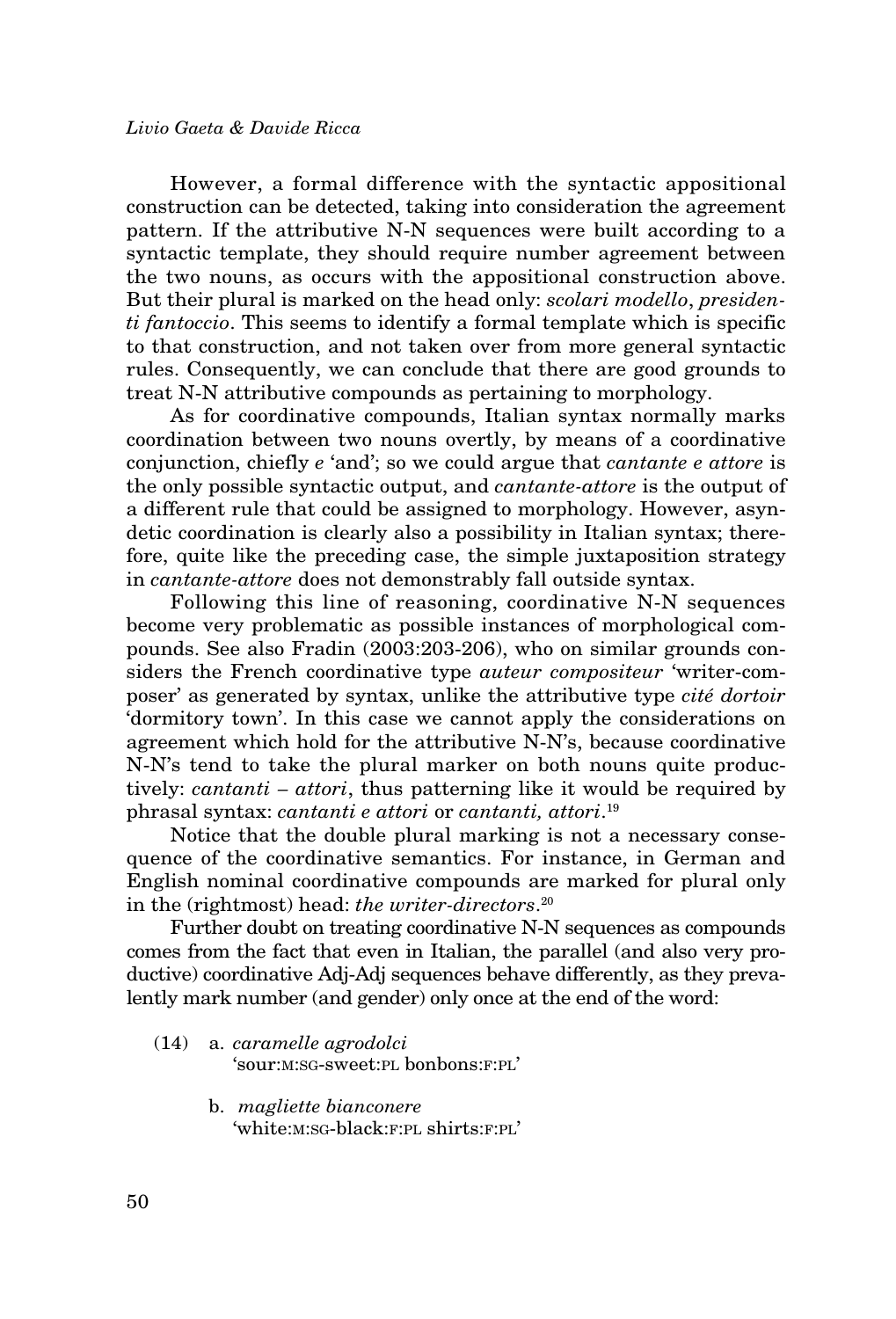c. *unione economico-monetaria* ' economic:M:SG-monetary:F:SG union:F:SG'

As Grossmann & Rainer (2009) show, patterns of gender/number marking are much varied in corpus data in this domain, but it is undeniable that at least a relevant subset of Adj-Adj formations have to be treated as morphological objects on the basis of their peculiar agreement pattern. Indeed, many of them show a further mark of morphological compoundhood at the junction between the two adjectives: either the final vowel truncation after /l, n, r/ (as in *stampa clerical-conservatrice* 'clerical-conservative press', *gestione clientelarpaternalistica* 'clientelistic-paternalistic management', *epoca craxianforlaniana* 'Craxi-Forlani period') or the rarer insertion of the linking element *-o-* in cases where it cannot be ascribed to the first adjectival stem, as in *coproduzione belgo-americana* 'Belgian-American coproduction'. Both phenomena are impossible in the parallel syntactic sequences (cf. *stampa sia \*clerical che conservatrice*, *coproduzione sia \*belgo che americana*, etc.), while they occur elsewhere in Italian morphology: *clericalmente* vs. \**clericalemente* 'clerically', *musicoterapia*  'music-*o-*therapy', etc.

As for V-V coordinative verbs, they are extremely rare in Italian. An old instance, now partly opaque, is *saltabeccare* 'hop, lit. hoppeck'. New formations include the common *copincollare* 'copy and paste' and the much rarer, but attested *compravendere* 'buy and sell' and *saliscendere* 'go up and down'. If a very marginal productive pattern can be identified by these instances, it is clearly controlled by morphology, as the first verb occurs as a bare stem.

The last case to be examined is perhaps also the most problematic, namely the nominal N-Adj and Adj-N formations belonging to the endocentric attributive type in Bisetto & Scalise's (2005) classification. Examples are *cassaforte* 'strongbox, lit. case-strong', *camposanto*  'graveyard, lit. field-holy'*,* and *altoforno* 'blast furnace, lit. high-oven'*, bassorilievo* 'bas-relief' respectively. The productivity of both classes is highly doubtful, but their labeling as compounds usually is not (cf. Scalise 1992:177). However, if we apply the morphological criterion to these formations, it is far from straightforward that they should be considered the output of a morphological rule. Unlike German (in which the compounds like *Rotwein* 'red wine' or *Großstadt* 'big town' formally contrast with the phrases *Roter Wein*, *Große Stadt* 'id.'), and perhaps English (where the formal distinction may only be founded upon the much discussed phonological contrasts like *blackbird* vs. *black bird*, but see Giegerich 2004 for a critical survey), the form and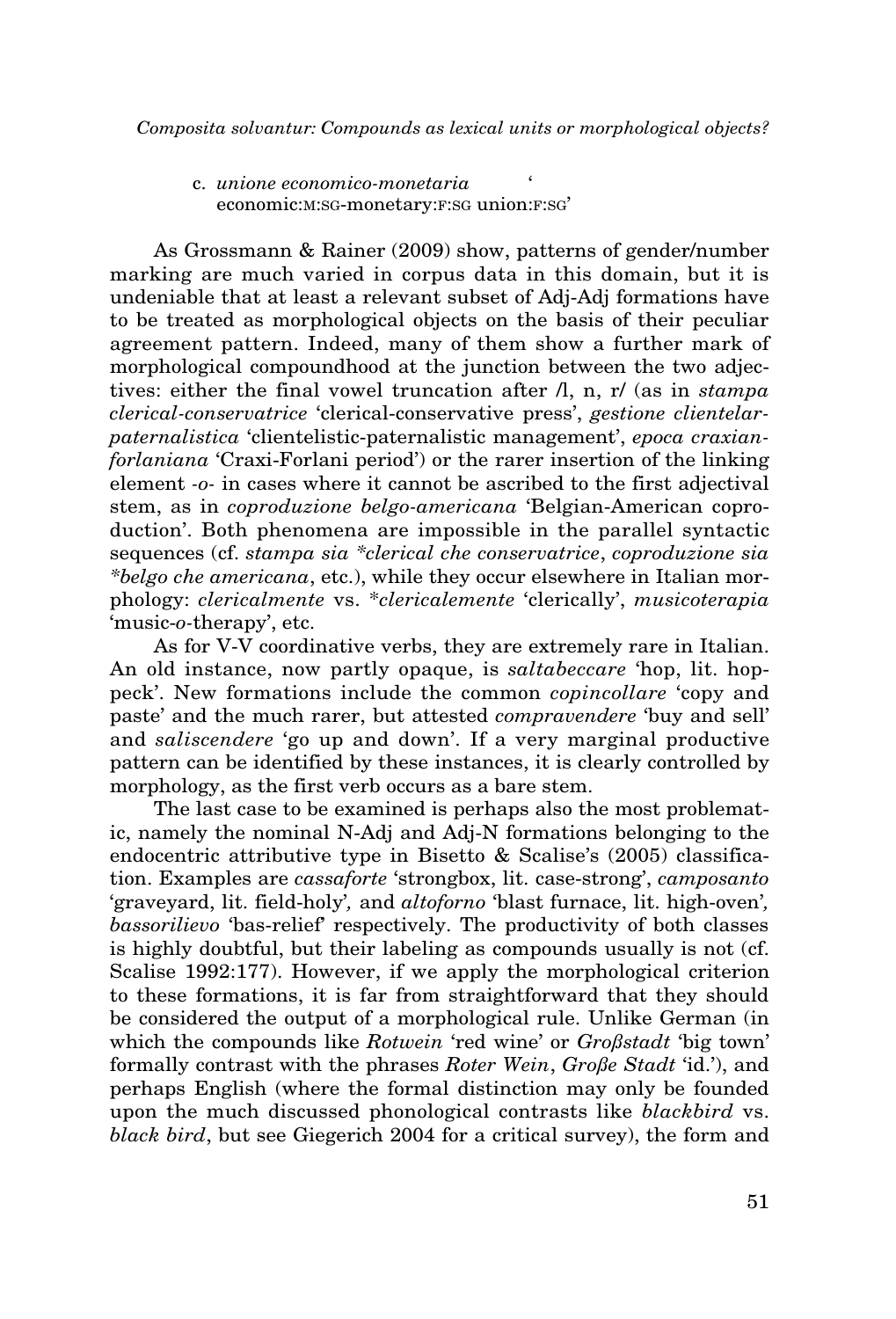meaning of these nominal N-Adj and Adj-N sequences can be fully accounted for by syntax plus lexicalization. The same remarks on the corresponding French N-Adj sequences can be found in Fradin (2003:199-202).

The application of the agreement criterion gives very tricky results here. It is true that many of these 'compounds' may inflect on the last term only, sometimes preferably (*altopiani* vs. *altipiani*  'uplands') or even exclusively (*mezzogiorni* 'noon:PL, lit. middle:SG-dav: pl', *camposanti* 'lit. field:sg-holy:pl'). A look on Google data shows still more variability than the one already allowed by normative lexicography.21 When we discussed the case of Adj-Adj coordinative compounds we took this behavior as sufficient to identify a morphological template. However, in that case the omission of the plural marking in the first component was the prevalent choice also among new formations or textual hapaxes. In this case, on the contrary, the absence of the internal inflectional marker seems to correlate somehow with frequency of use and/or semantic opacization of the compound (cfr. the everyday word *mezzogiorni* and the opaque *camposanti*). Therefore, it could be considered an instance of externalization of inflection (cf. Haspelmath 1993), which can be found also in other kinds of opaque univerbations (e.g. *pomodori* 'tomatoes'), rather than the establishment of a new peculiar and productive morphological template contrasting with the syntactic agreement rule. Notice also that this loss of internal plural occurs irrespective if the item affected is the head (*camposanti*) or the modifier (*mezzogiorni*). The matter is difficult to settle also because, differently from the Adj-Adj case, the productivity of both kinds of formations is very low at most; on the other hand, this very fact speaks in favor of treating the whole set of such formations as univerbations starting from N-Adj and Adj-N phrases, rather than morphological compounds. Such view has the further advantage of treating these alleged Adj-N or N-Adj compounds in Italian (as well as in other Romance languages) on a par with the similar German constructions like *reitende Artillerie* mentioned above. In this light, it doesn't come out as a surprise to note that in German Adj-N compounds are far less productive when denominal adjectives are involved:

(15) *Salzwasser* / \**Salzigwasser* 'salt water' *Zeitvertrag* / \**Zeitlichvertrag* 'temporary contract'

In fact, it has been repeatedly observed that the high generative potential of N-N compounds to a certain extent preempts the produc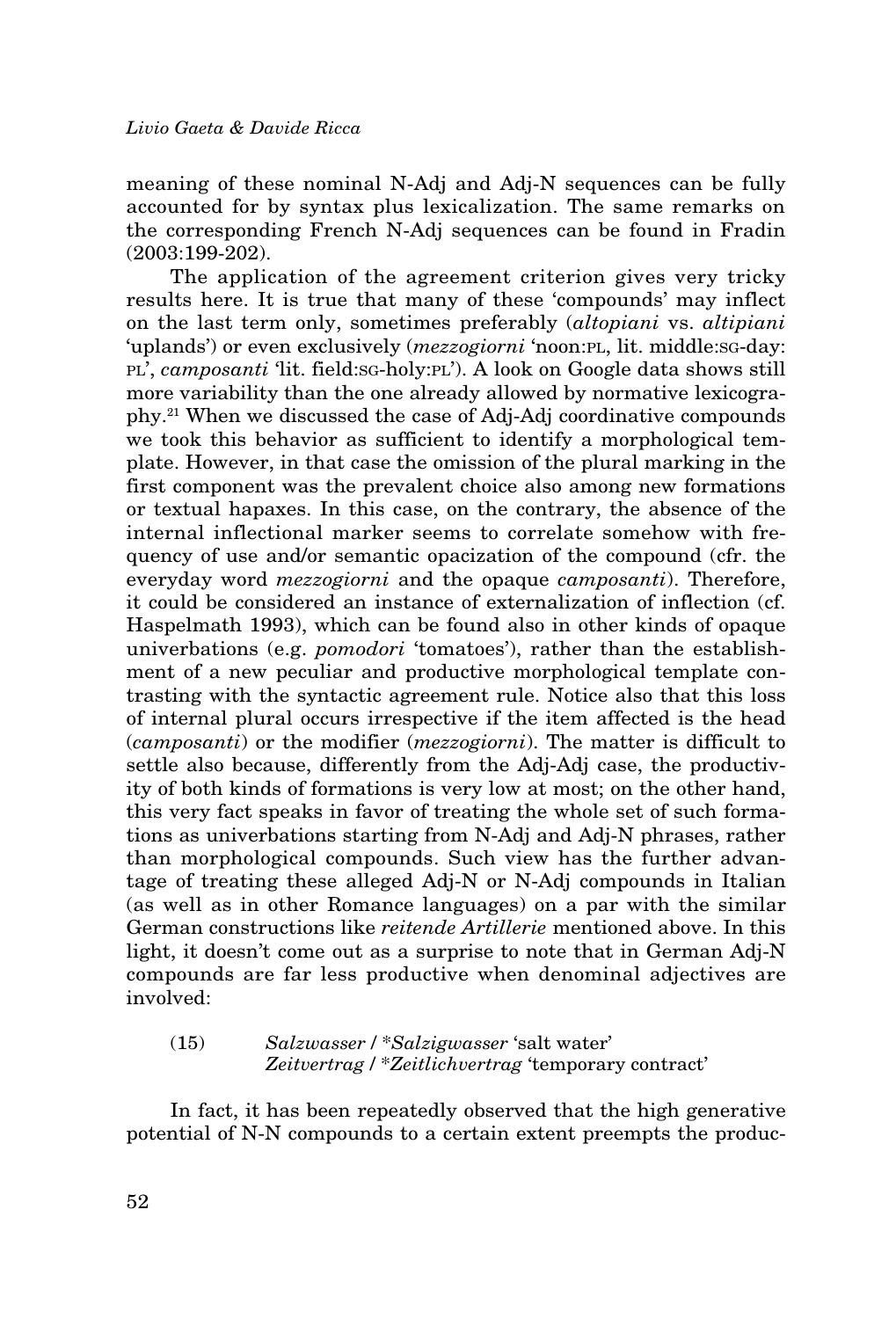tion of Adj-N compounds when the adjective is denominal or more generally suffixed (cf. Eisenberg 1998:219).<sup>22</sup>

A totally different kind of Adj-N sequence is given by specialized color terms like *verde bottiglia* 'bottle green', *giallo limone* 'lemon yellow'. These also belong to the endocentric attributive type in Bisetto & Scalise (2005)'s classification, but are left-headed adjectives, not right-headed nouns like *bassorilievo*. Contrary to the former, they are clearly productive, although in a very restricted semantic domain, and they are not problematic concerning their classification as compounds, because they display a quite idiosyncratic agreement pattern: there is no agreement at all, as the adjectival head always keeps its default masculine singular ending, neither may the noun modifier vary in number: *bandiere giallo limone* 'lit. flag: F: PL yellow: M: SG lemon:*M:SG'* vs. *bandiere gialle come il limone* 'lit. flag:F:PL yellow:F:PL like the lemon'.<sup>23</sup>

Finally, also the fourth conceivable possibility occurs in Italian, namely N-Adj right-headed adjectives. Although this pattern presumably rests on foreign (chiefly English) models, it is now widely attested in scientific and newspaper prose, apparently also without strict parallels in English or other languages. Among the numerous examples in *La Repubblica* (as pointed out to us by Maria Grossmann), we can mention: *persona ticket-esente* 'lit. person charge-free', *ventunenne zaino-munito* 'lit. 21-years-old rucksack-provided', *prodotti aspirinosimili* 'lit. products aspirin-*o-*similar', etc. These are clearly subordinative compounds (the head is often a participle, or an adjective with an internal argument) and they are not problematic from the point of view of our compoundhood criteria, since they fully depart from the semantically equivalent syntactic NPs, which would be left-headed and contain a preposition, as *esente da ticket* 'free of charge', *munito di zaino* 'provided with rucksack', *simile all'aspirina* 'similar to aspirin'. Notice incidentally the presence of the linking element -*o-* in the last example.

# *5. The feature* [+ morphological] *in an isolating language: the case of Chinese*

A long-lasting issue within Chinese linguistics concerns the status of the so-called Adj-N compounds. A construction corresponding to English *blackboard* in (16a) is flanked in (16b) by the type containing the subordinating particle *de*, which corresponds to the English phrase *black dog*: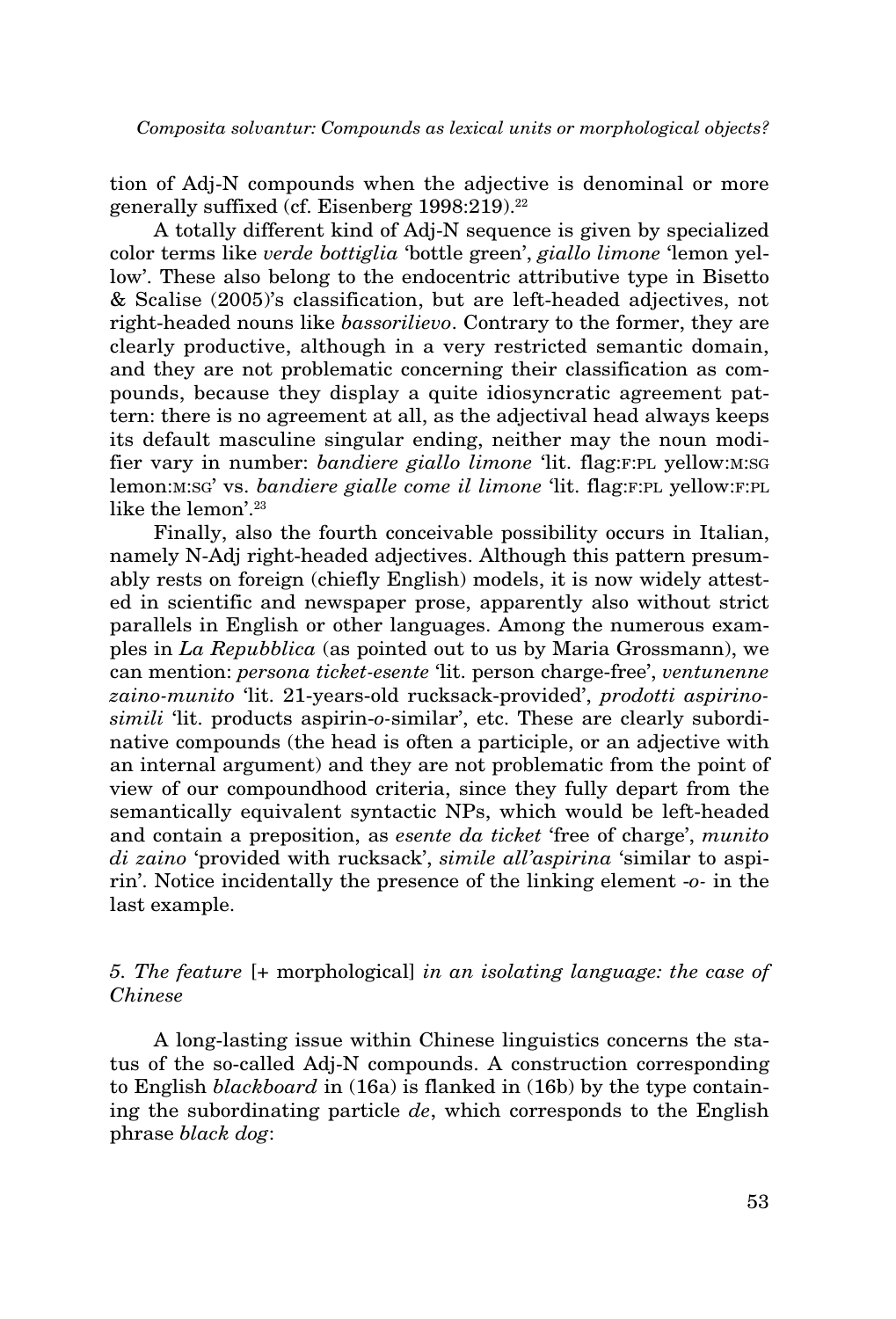| (16) | a.             | hei ban<br>black board      | 'blackboard' |
|------|----------------|-----------------------------|--------------|
|      | $\mathbf{b}$ . | hei de gou<br>black sup dog | 'black dog'  |

Basically, two positions are defended: (i) a morphological treatment of the constructions like (16a), which are claimed to be compounds (either 'true' compounds or syntactic compounds) and distinguished from the phrases in (16b), or (ii) a syntactic view of these constructions on a par with the *de*-constructions.

In the light of our careful distinction of the four types in (4) above, let us see whether our approach is able to shed some light on this intricate issue. We do not intend to give a full treatment of Chinese, nor we dispose of new data on the subject. Rather, we will review some properties of these constructions as summarized in the most recent literature (cf. Duanmu 1998, 2002, Starosta, Kuiper, Ng & Wu 1998, Packard 2000, Paul 2005, Ceccagno & Scalise 2006), and see how they can be accounted for in our quadripartite model.

Nobody questions the syntactic status of the construction in (16b). In fact, conjunction reduction is possible (17a-b), the adjective allows for adverbial modification (17c), and the construction is utterly productive, in that any sort of adjective can be used as modifier (cf. Duanmu 1998):<sup>24</sup>

- (17) a. *jiu de shu gen xin de shu* old sub book and new sub book 'an old book and a new book'
	- b. *jiu de gen xin de shu* old sub and new sub book 'an old and a new book'
	- c. *hen* / *geng* / *zui* / *zheme* / *bu xin de shu* very more most so not new sub book 'a very new / newer / the newest / such a new / not new book'

On the other hand, the *de*-less construction in (16a) displays a clearly contrasting behavior:

(18) a. *jiu shu gen xin shu* old book and new book 'an old book and a new book'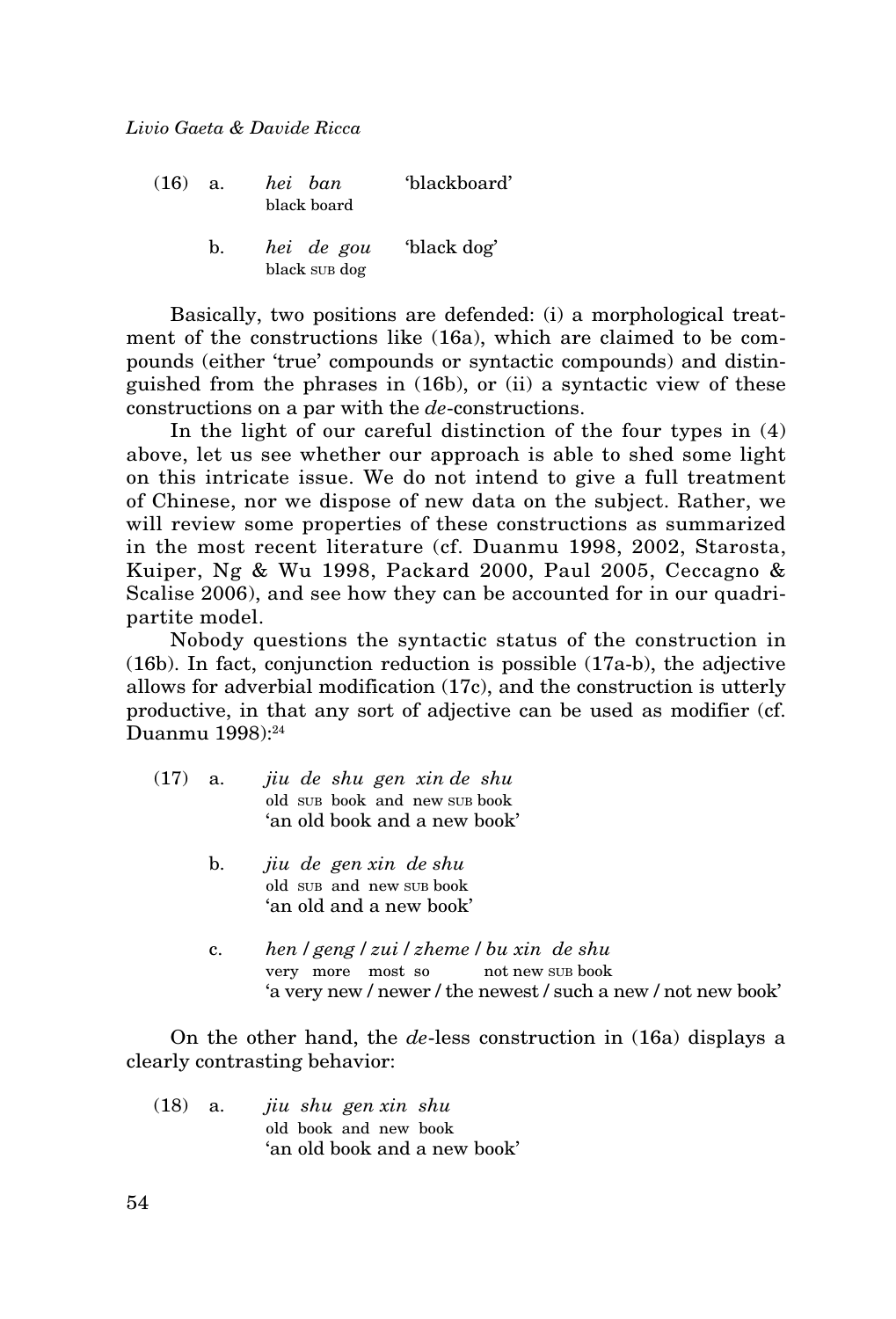| b. | $*$ jiu gen xin shu<br>old and new book                                           |
|----|-----------------------------------------------------------------------------------|
| c. | $*$ hen / geng / zui / zheme / bu xin shu<br>not new book<br>more most so<br>very |

In particular, the limited productivity of the pattern must be emphasized, which points to severe restrictions of lexical nature, as is typical in many languages for morphological operations. In fact, disyllabic adjectives are often blocked, and even with some monosyllabic adjectives the *de*-construction is required in some cases:

| (19) | a. | <i>*kunnan ti</i> 'hard question'<br><i>*kuanda jian</i> 'large room' |  |                          |
|------|----|-----------------------------------------------------------------------|--|--------------------------|
|      | b. | <i>*gao shu</i> 'tall tree'<br><i>gao ren</i> 'tall person'           |  | gao de shu<br>gao de ren |

This evidence seems to speak in favor of a morphological treatment of the *de*-less construction in contrast with the former type, because it basically shows that the *de*-less construction cannot be freely manipulated at a syntactic level. Crucially, the embedded adjective is not accessible to phrase-level modifiers like adverbs in (18c), very much like the similar German Adj-N compounds:25

- (20) a. *Rotwein* 'red wine', *Dunkelkammer* 'darkroom'
	- b. \**tief Rotwein* 'dark red wine', \**sehr Dunkelkammer* 'very darkroom'

However, Paul (2005) has raised a number of objections relating to the fact that the *de*-less construction does not match precisely the picture of syntactic island that is usually assumed to distinguish words from phrases. In fact, a contrast is observed if the test of head deletion is applied in that only a subset of the *de*-less constructions gives ungrammatical results, namely those displaying semantic idiomaticity like (21b):

- (21) a. *Amei bu xihuan huang meigui, hong-de hai keyi* Amei not like yellow rose red-sub still acceptable 'Amei doesn't like yellow roses, red ones are still ok'
	- b. \**Amei bu xiang chi hong-hua, huang-de hai keyi* Amei not want eat red-flower yellow-sub still acceptable 'Amei doesn't want to take safflower, yellow ones are still ok'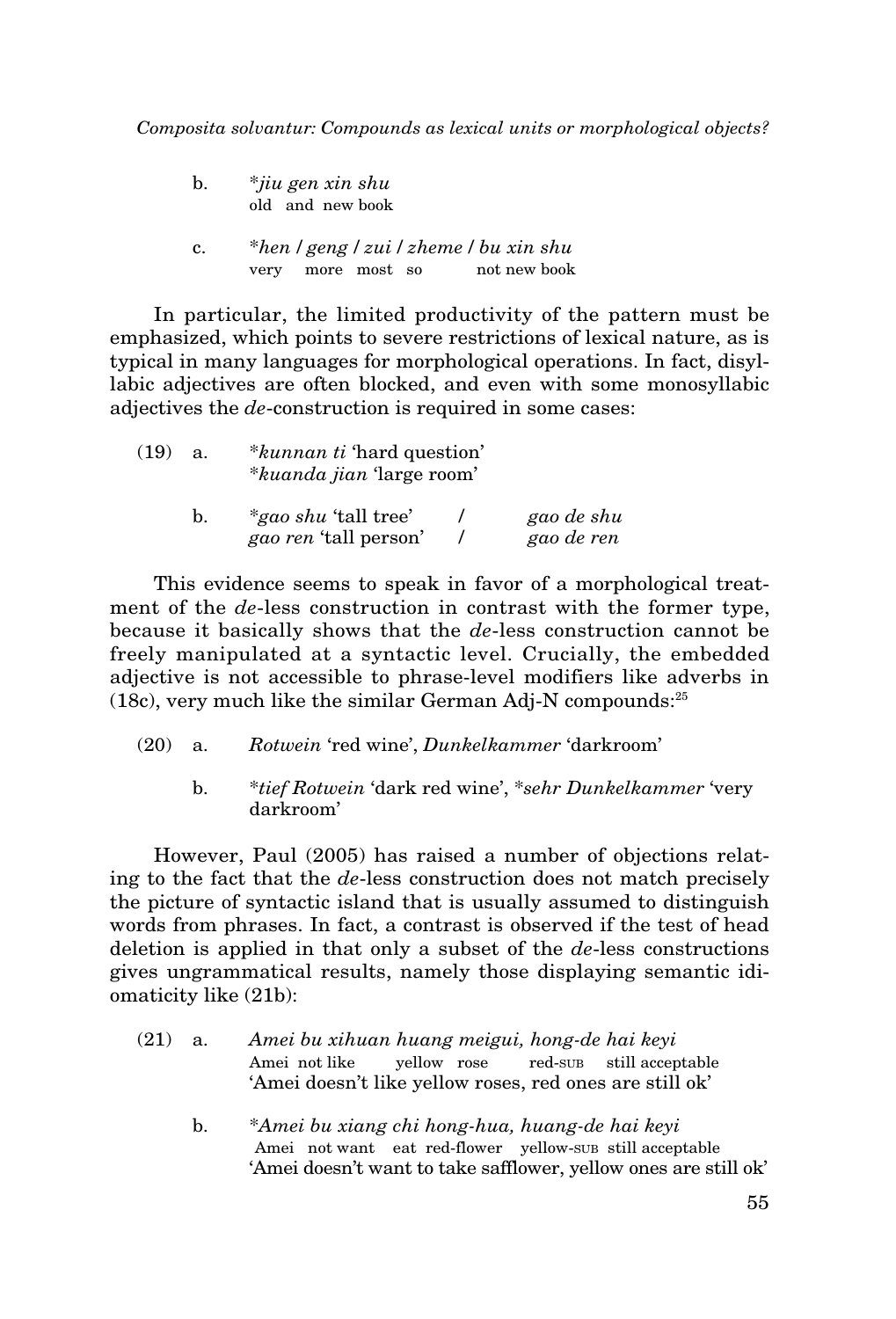Furthermore, the ordering of adjectives diverges, in that only the subset of *de*-less constructions displaying semantic idiomaticity, as in (22b), forces a linearization which is different from what normally happens in syntax where the color adjective has to be closer to the head noun than the size adjective:

| (22) | a. da bai panzi<br>white plate<br>big<br>'a big white plate'    | *bai da panzi<br>white big plate |
|------|-----------------------------------------------------------------|----------------------------------|
|      | b. bai da guar<br>white big gown<br>'a white unlined long gown' | *da bai guar<br>big white gown   |

Is this enough for lumping the two constructions in (16) together under the label of syntax, as suggested by Paul (2005)? Notice that she is anyway forced to assign the status of compounds at least to some *de*-less constructions, namely those in (21b) and (22b). One might be tempted to use semantic idiomaticity as a discriminating criterion, in that compounds could be taken to display a non-compositional meaning in contrast with phrases. In accordance with our approach, however, this cannot even be sufficient. As we have seen above in §2, neither can semantic idiomaticity be used alone for discriminating between compounds and phrases, nor can it be taken to characterize compounds as lexical objects with respect to phrases.26

Paul (2005) also considers semantic idiomaticity to be unreliable, and seeks the difference between compounds and phrases in the "(in-)accessibility of phrase-structure rules" like those seen above in (21) and (22).

However, we have seen that also head deletion and insertion are unreliable tests for assessing compoundhood as such. In fact, Italian data showed that both head deletion and insertion are possible for compounds (see respectively (13) and (12) above), and that in general syntactic islandhood must be considered a gradient notion, which holds (at different degrees of robustness) for any unit whose lexicalization is plausible. Thus, non-lexicalized morphological products need not be islands, whereas non-morphological lexicalized units display island effects.

This idea of the gradience of syntactic islandhood can be exploited to explain the contrast observed above in (21) and (22). For instance, in Italian head deletion may be blocked for strongly lexicalized compounds like *capostazione* – see (10a) above and the related  $disclusion$  – while on the other hand the order of adjectives in  $N\text{-}\mathrm{Adj}_1\text{-}$  $\text{Adj}_2$  sequences is rigid whenever the internal adjective has classify-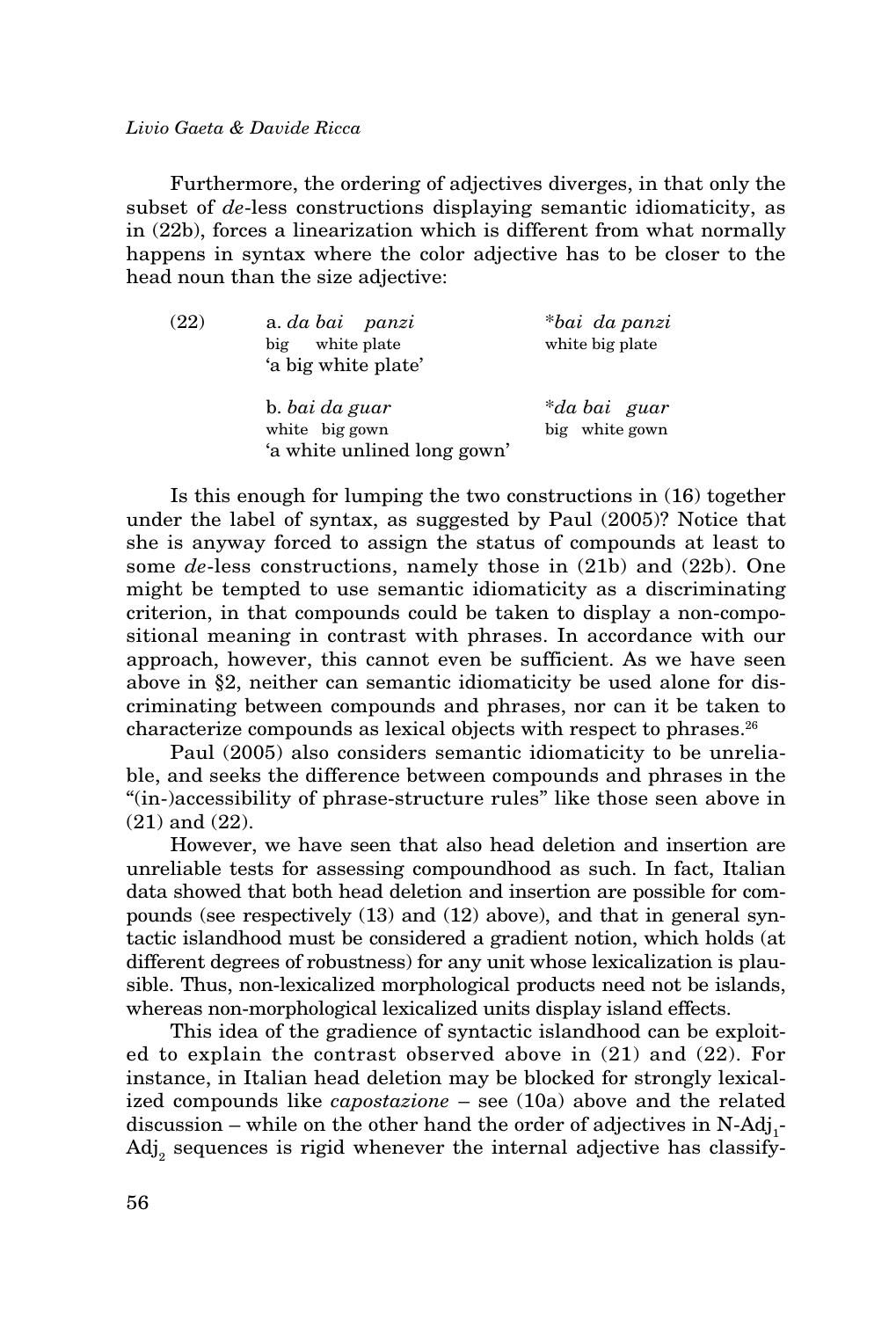ing value, as in (23b), not only when idiomatic constructions, as *camposanto* in (23c), are involved:

- (23) a. *tavolo grande rosso* 'big red table' / *tavolo rosso grande*
	- b. *clarinetto basso costoso* 'expensive bass clarinet' / \**clarinetto costoso basso*
	- c. *camposanto grande* 'big cemetery' / \**campo grande santo*

On the other hand, this view does not exclude the possibility of identifying clear-cut specific properties, which help us assigning certain constructs to a given component. For instance, adverbial modification in (18c) seems to be a crucial test for assigning Chinese Adj-N constructs to either morphology or syntax, because it tells us whether the modifier is syntactically active or not. It is important to stress that what is at stake here is not the fact that syntax should not interact with morphology: we already pointed out above that NPs can be freely integrated into N- or V-headed Italian compounds. By syntactic (in-)activation we mean to express that an NP or a V is not part of a syntactic configuration. In this light, we observed above that only NPs and not DPs can enter into a V-N Italian compound, while only DPs are licensed by a syntactic configuration (cf. *decreto salva \*(il) Consiglio d'amministrazione* '\*(the) Board of Directors saving decree', see fn. 9). In this sense, the NP *Consiglio d'amministrazione* is syntactically inactive. Similarly, the verb heading such compounds is syntactically inactive as well, in so far as for instance it cannot be modified by adverbs (cf. *decreto salva \*(improvvisamente) Consiglio d'amministrazione* 'Board of Directors \*(suddenly) saving decree'). In this view, Chinese *de*-less constructions have to be assigned to morphology, even though in many instances they are not lexicalized, very much like the Romance VN-compounds.

## *6. Modern Hebrew construct state between syntax and morphology*

The last case we would briefly like to discuss has also been hotly debated in the last decades, namely the construct state in Modern Hebrew. This case is even more complex than the Chinese one, so that we will limit ourselves to list and discuss its general properties as they have been pointed out in the recent literature (cf. Borer 1988, 2009, Spencer 1991:447-453, Koptjevskaja-Tamm 1996), with the aim of assessing its position with respect to the issues of our concern.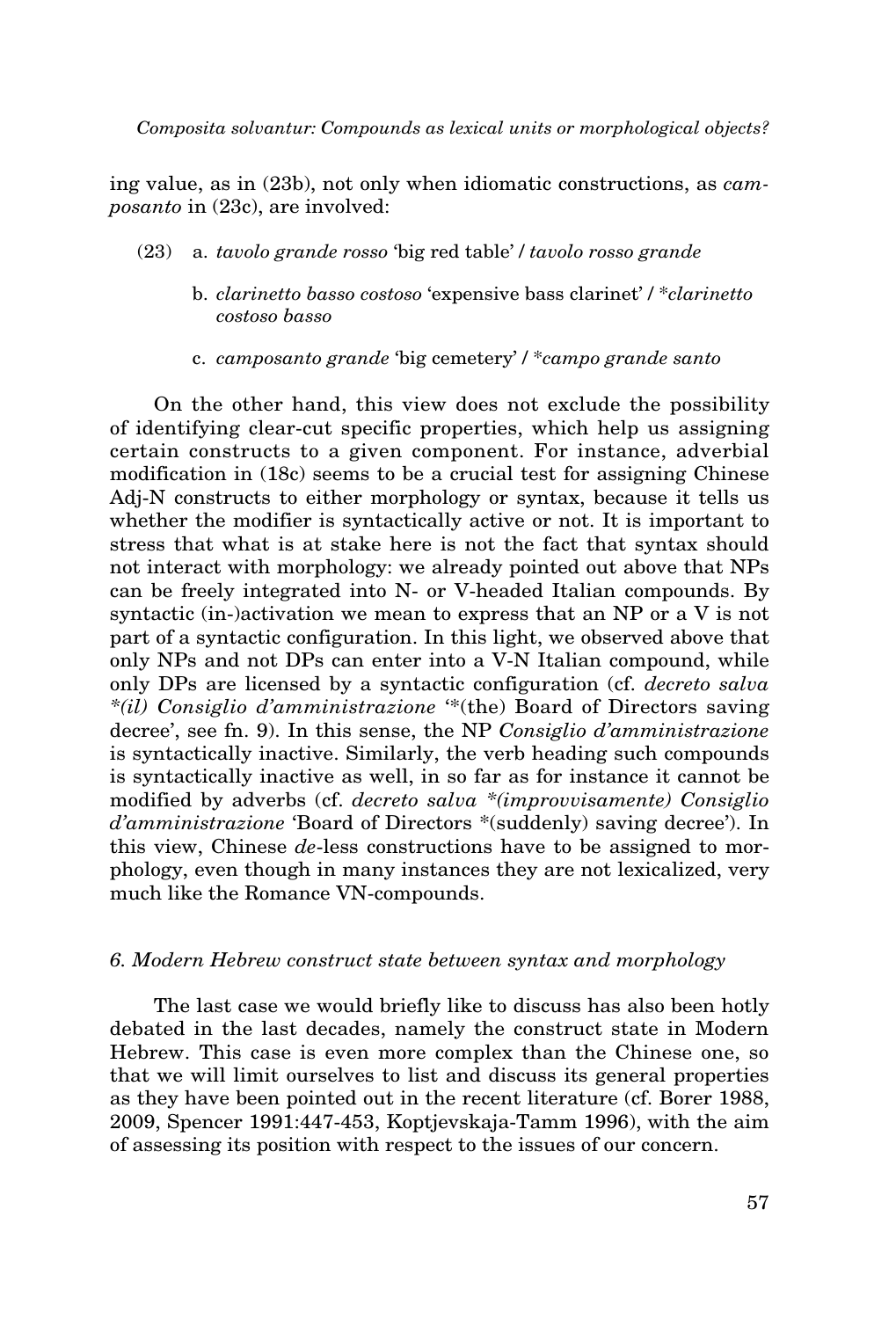Basically, we find two clearly different constructions in Modern Hebrew, the so-called construct state and the genitive construction:

- (24) a. *beyt dan* house:cs Dan 'Dan's house'
	- b. *ha-bayit šel dan* the-house: ABS of Dan 'Dan's house'

Notice that the head of the constructions is on the left, and takes a particular form in the construct state which is different from the form of the absolute state. The construct state construction is not only used to express possession as in (24a), but any kind of genitival relation, the last option being limited to colloquial registers (cf. Koptjevskaja-Tamm 1996:268):

- (25) a. *orex (ha-)ma'amar* editor:cs (the-)article '(the) editor of (the) article'
	- b. *melaxex (ha-)'esev* chewer:cs (the-)grass '(the) (one who) chews grass'
	- c. *dxiyat dan et ha-hacaa* rejection:cs Dan:acc the-offer 'Dan's rejection of the offer'

Quite similar to the construct state construction, units of two concatenated nouns occur, whose meaning is "neither compositional nor predictable from the individual N-components" (cf. Borer 2009:491); for the latter one usually speaks of compounds:

- (26) a. *beyt (ha-)sefer* house:cs (the-)book '(the) school'
	- b. *orex (ha-)din* editor:cs (the-)law '(the) lawyer'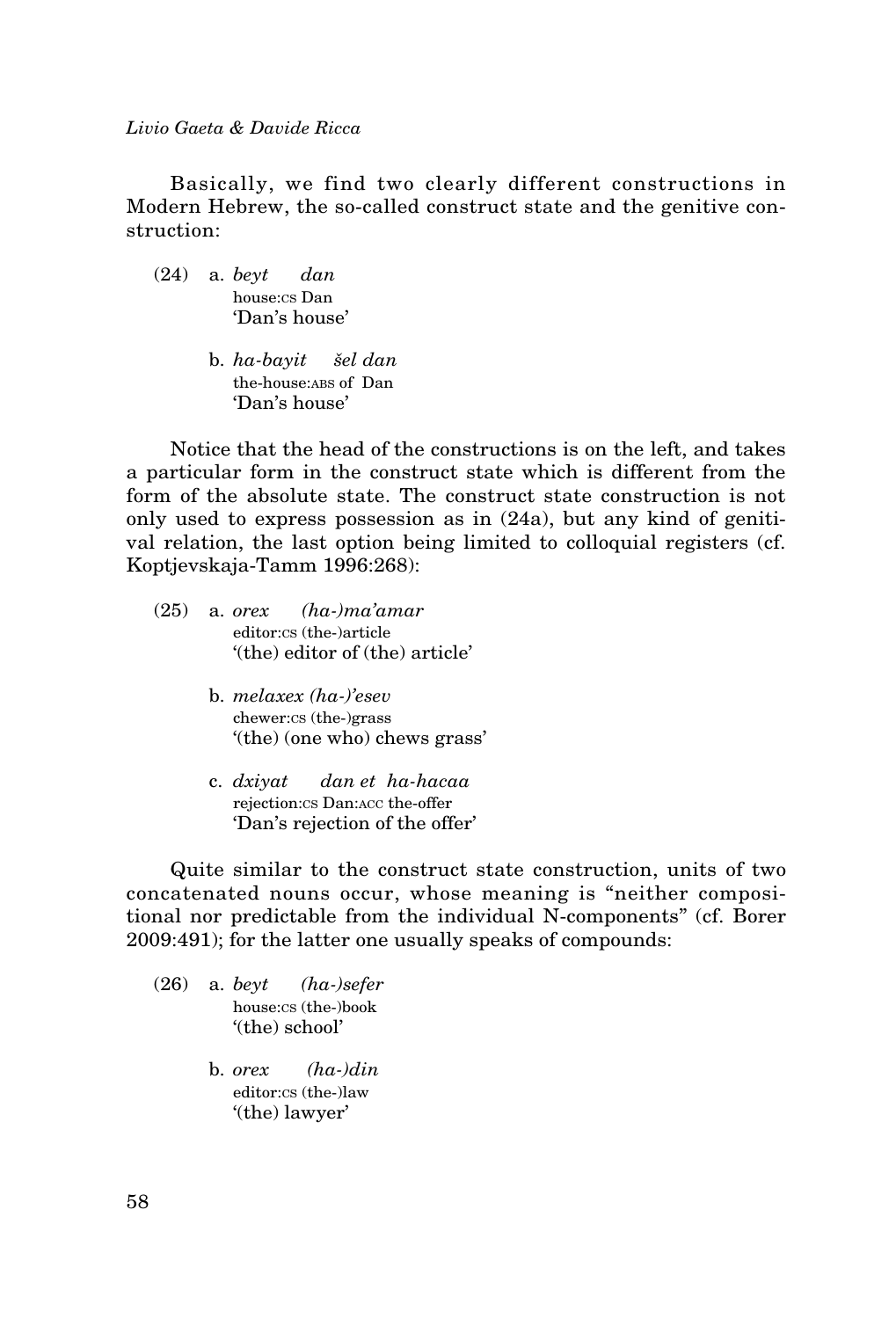Apart from the semantic idiomaticity, the construct state constructions and the compounds share a number of properties. Both of them are prosodic words, displaying one primary stress falling on the modifier:

|  | $(27)$ a. beyt morá  | (construct state)         |
|--|----------------------|---------------------------|
|  | house:cs teacher     |                           |
|  | 'house of a teacher' |                           |
|  |                      | b. beyt midráš (compound) |
|  | house:cs sermon      |                           |
|  | 'religious school'   |                           |
|  |                      |                           |

Furthermore, the bound forms of the feminine singular nouns ending in *-á* like *šmira* 'guarding' and of the masculine plural nouns ending in *-ím* like *bayt* 'house' / *batím* 'pl.' differ from their free forms both for the compounds and for the construct state construction:

| (28) | a. šmirat<br>sáf<br>guarding: cs threshold<br>'gate keeping' | šmirat yeladím<br>guarding: cs children<br>'guarding children' |
|------|--------------------------------------------------------------|----------------------------------------------------------------|
|      | b. batev midráš<br>houses:cs sermon<br>'religious school'    | batey morót<br>houses: cs teachers<br>'teachers houses'        |

Finally, the head of both the construct state construction and the compound cannot be directly modified either by an adjective (cf. (29c) and  $(29e)$  or by a determiner (cf.  $(29g)$  and  $(29i)$ ):

- (29) a. *ha-bayit ha-xadaš* the-house the-new 'the new house'
	- b. *beyt mora xadaš* house:cs teacher new 'a new teacher's house'
	- c. \**beyt xadaš mora* house:cs new teacher
	- d. *beyt xolim xadaš* house:cs patients new 'a new hospital'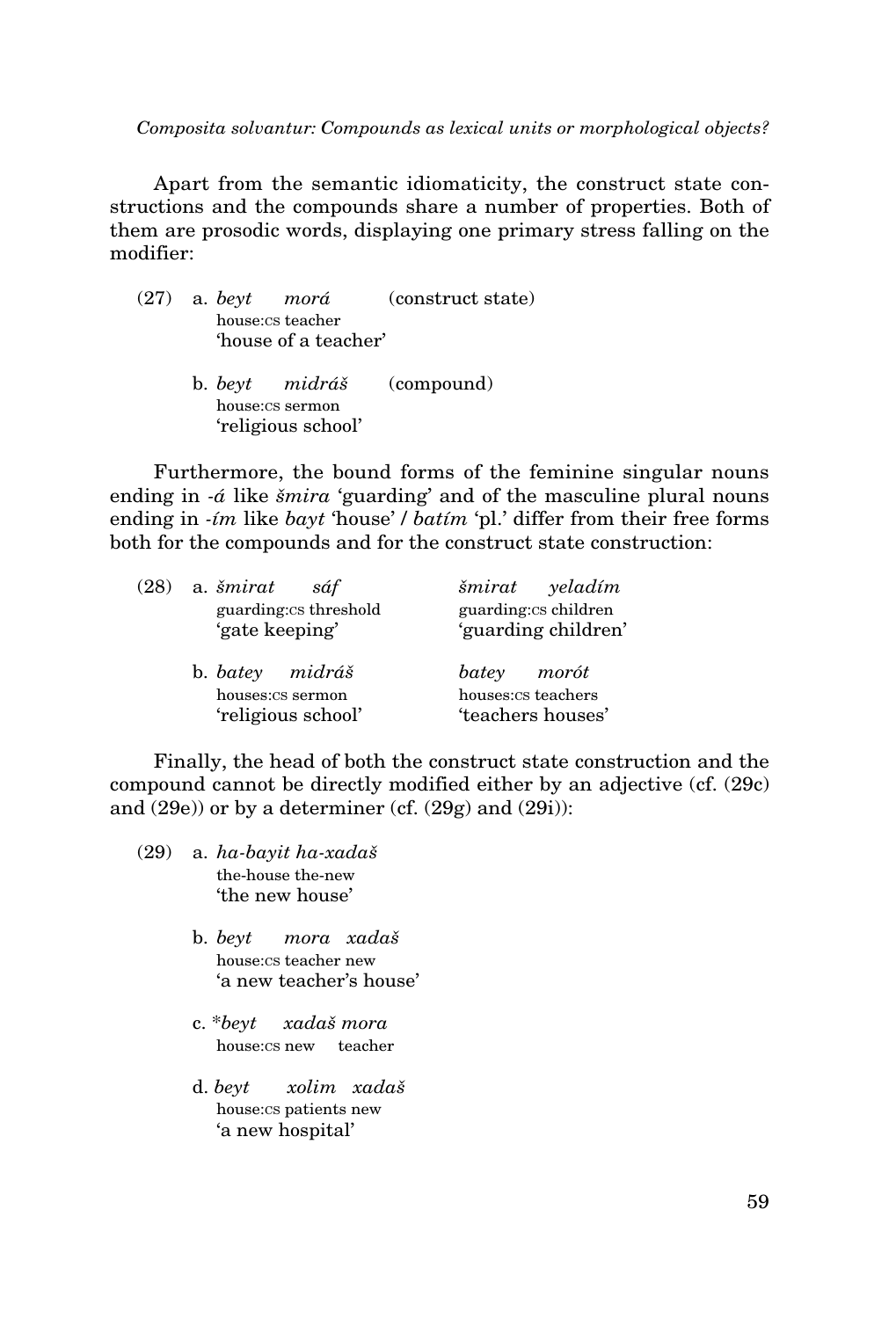- e. \**beyt xadaš xolim* house:cs new patients
- f. *beyt ha-mora ha-xadaš* house:cs the-teacher the-new 'the new teacher's house'
- g. \**ha-beyt (ha-)mora (ha-xadaš)* the-house:cs (the-)teacher (the-new)
- h. *beyt ha-xolim ha-xadaš* house:cs the-patients the-new 'the new hospital'
- i. \**ha-beyt (ha-)xolim (ha-xadaš)* house:cs (the-)patients (the-new)

Notice that the adjective must be placed at the right side of the construction, while the determiner has to be attached to the nonhead of the construction. However, a difference is observed between the construct state construction and the compound. In fact, in the latter case the determiner can only be referred to the head, while in the construct state construction "the definiteness marked on that non-head is associated not only with the entire expression… , but also with the non-head itself" (cf. Borer 2009:496). More in general, the compound does not allow the non-head to be freely accessed. The latter is non-referential, as shown by the fact that any pronominal reference to the non-head is not allowed, unless its non-compositional reading is lost:

- $(30)$  a. *'iš*  $ha\text{-}sefer$ <sub>i</sub> ve-beyt-o<sub>i</sub>  $man:cs$  the-book<sub>i</sub> and-house:cs-his<sub>i</sub> \*'the scholar and the school'
- b. ['iš ha-sefer]<sub>i</sub> ve-beyt-o<sub>i</sub>  $[man:cs the-book]$ <sub>i</sub> and-house:cs-his 'the scholar and his house'

In this case, the occurrence of the pronoun forces a compositional reading of the construction, namely 'the scholar's house', excluding the non-compositional interpretation of the compound *beyt sefer* 'school'. In the same vein, head deletion and non-head coordination are normally excluded with compounds, unless their non-compositional reading is lost: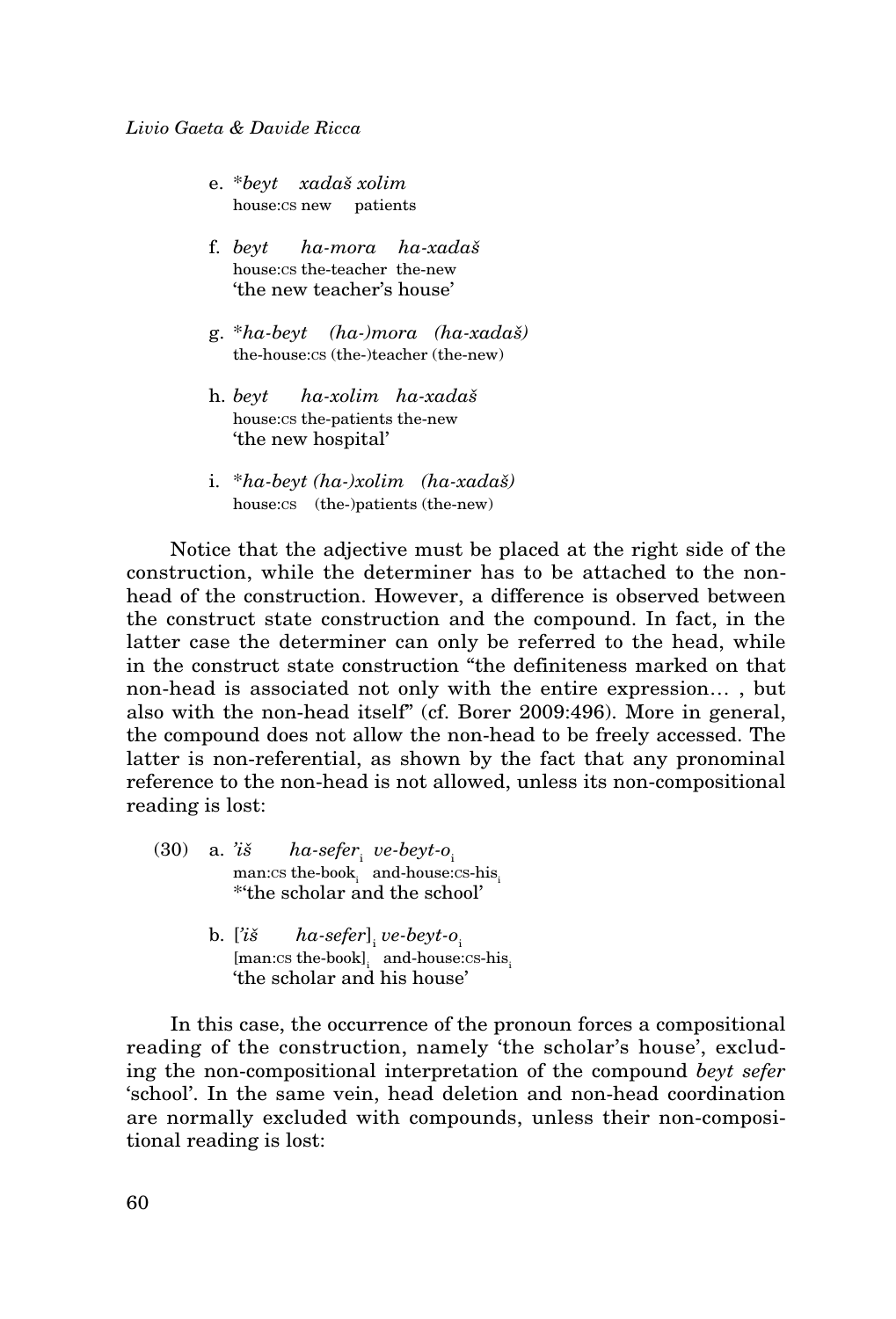- (31) a. \**hu bana lanu shney batey xolim ve-exad le-yetomim* he built us two houses:cs patients and-one for-orphans intended: 'he built for us two hospitals and one orphanage'
	- b. *hu bana li shney batey 'ec ve-exad mi-plastik* he built me two houses:cs wood and-one of-plastic 'he built for me two wooden houses and one of plastic'
	- c. *beyt talmidim ve-talmidot* house:cs student:M:PL and-student:F:PL 'a student house for boys and girls'
	- d. \**beyt xolim ve-xolot* house:cs patient: M: PL and-patient: F: PL

Finally, the non-head of compounds cannot be freely modified, unless their non-compositional reading is lost:

- (32) a. *beyt ha-talmidim ha-xadašim* house:cs the-student: M: PL the-new: M: PL 'the new students' house'
	- b. *beyt ha-xolim ha-xadašim* house:cs patient:m:pl the-new:f:pl \*'the new hospital' / \*'the hospital for new patients' / 'the new patients' house'

There is a third set of construct state constructions, which partially differ from both cases shortly exemplified above, namely what Borer (2009) calls modificational constructs, or M-constructs. The latter share with compounds the non-referentiality of the non-head, but not their idiomaticity. In fact, the non-head of M-constructs cannot be modified by a definite adjective (see (33a)), and in general a modifying indefinite adjective must have classifying value (see (33b)); they cannot be pluralized, unless the plural is interpreted as property and not referentially (see (33c-d)), and don't allow pronominal reference (see (33e)):

- (33) a. *beyt ha-zxuxit* (\**ha-xadaša*) house:cs the-glass (the-new) 'the (\*new) glass house'
	- b. *beyt zxuxit venezianit* / (\**xadaša*) house:cs glass Venetian (\*new) 'a Venetian (\*new) glass house'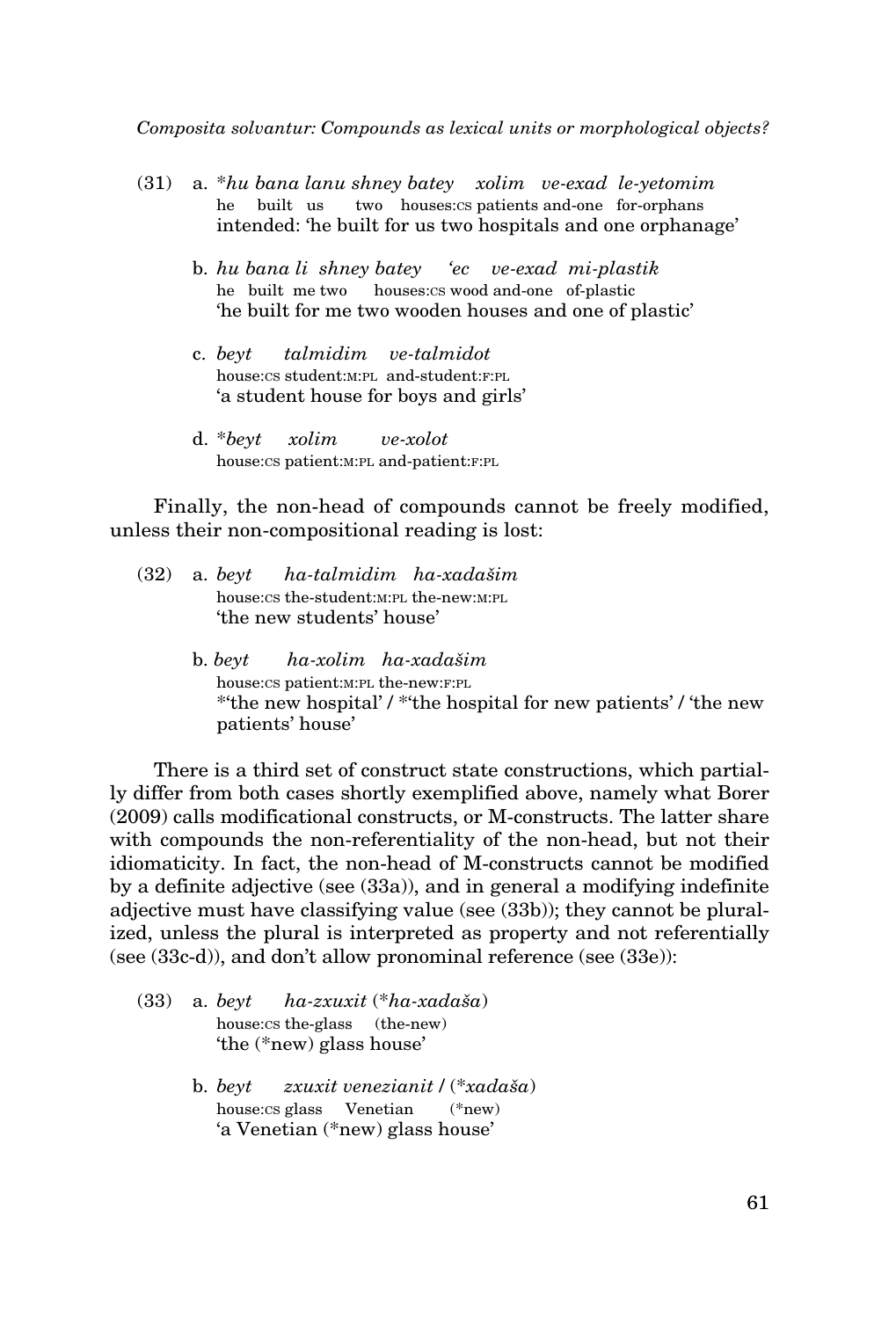- c. \**beyt ha-zxuxiot* house:cs the-glass:pl \*'the (multiple) glasses house'
- d. *mic ha-tapuzim* juice:cs the-orange:pl 'the orange juice'
- e. \**xalon ha-zxuxit*<sub>i</sub> *ve-dalt-a*<sub>i</sub> window: $\text{cs}$  the-glass<sub>i</sub> and-door-her<sub>i</sub> \*'the glass window and its door'

Moreover, both compounds and M-constructs share an important development in spoken Modern Hebrew: the definite article is shifting from being placed on the non-head to being placed on the head. In this case, the whole construction is definite, in other words we do not observe the contrast described in (29f) and (29h) above:

- (34) a. *ha-beyt xolim ha-'ironi* the-house:cs patients the-municipal 'the municipal hospital'
	- b. *ha-magevet mitbax ha-meluxlexet ha-zot* the-towel:cs kitchen the-dirty the-this 'this dirty kitchen towel'

Borer attempts to derive all the types described above via syntactic procedures, and specifically for compounds incorporation is invoked, so that "at least for Hebrew compounds, then, there is no need for any recourse to a non-syntactic component of word formation or an independent grammatical lexicon, nor is it necessary to define a specialized syntactic component dedicated to the formation of 'words'" (Borer 2009:511).

Without going into the details of Borer's analysis, we may remark the following: first, as we have repeatedly observed, semantic idiomaticity cannot be considered a reliable criterion for keeping compounds and phrases apart; second, invoking incorporation as a unitary – and syntactic – explanation for compounds incurs in the same objections pointed out above for the German examples in (3). On the other hand, no explanation is provided for the fact that all these types share a common morphological behavior, in that a specific allomorph is selected which differs from the way nouns appear in a normal syntactic context (see (28) above).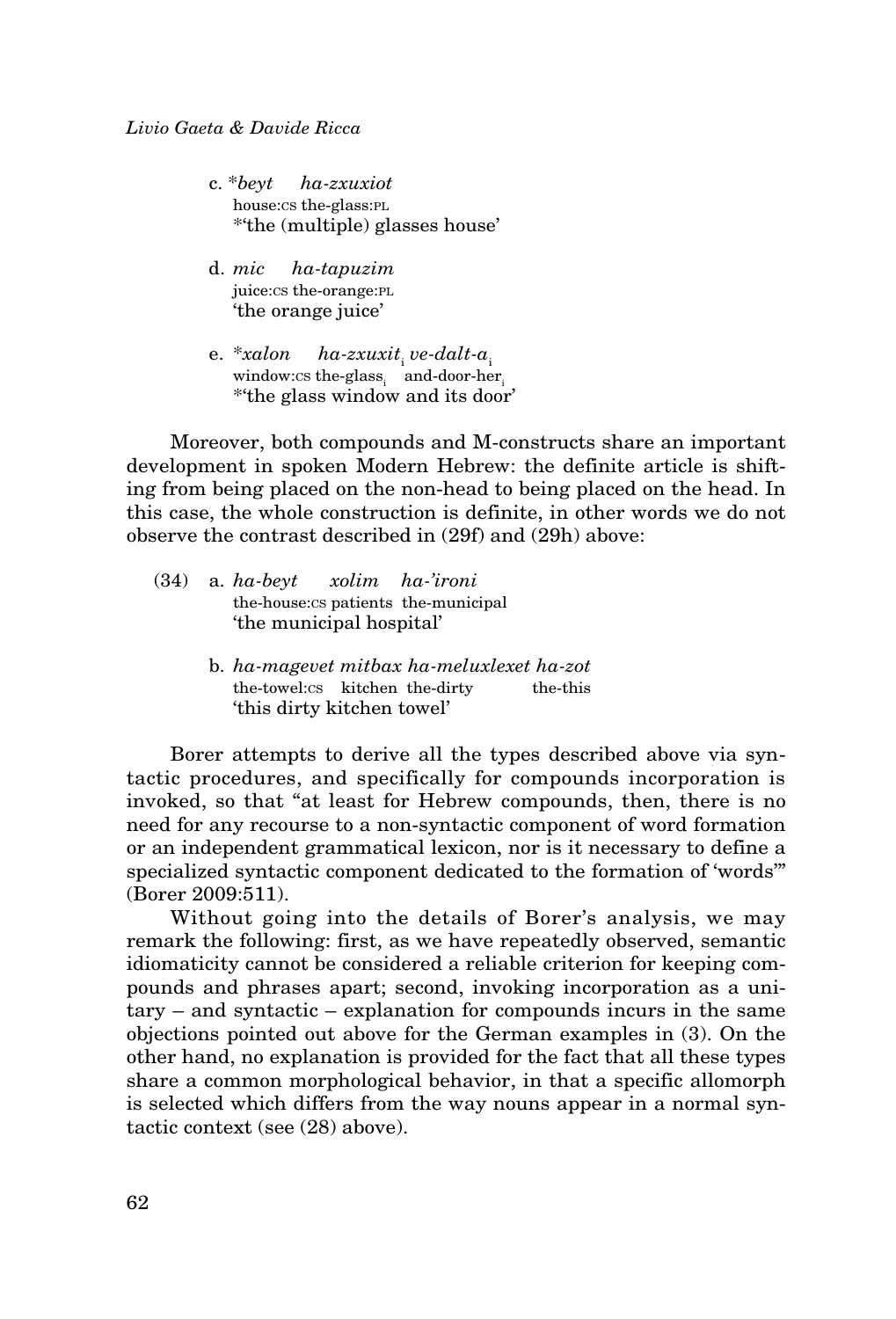Moreover, to account for the prosodic properties of all these types, which share a unique primary stress on the non-head (see (27) above), Borer (2009:507) is forced to consider the latter as due to "liaison", namely as "the assignment of pure prosodic structure to syntactic constituents, often resulting in the emergence of bound forms conditioned exclusively by phonological string adjacency". In more explicit terms, she considers any sort of allomorphy or morphology-related property (including stress) as "a-morphemic", involving "the phonological spell-out of non-hierarchical formal syntactic features on L[exical]-heads (e.g. *dance.* pst.  $\Rightarrow$  */dænst/; sing.* pst.  $\Rightarrow$  /sang/ [sic])/". While we take this view of morphology as untenable, we further believe that prosodic properties can be decisive in discriminating compounds as morphological objects from phrases, as in German. In this view, the fact that all these types share a common prosodic pattern constitutes a strong piece of evidence for adopting a morphological view of the construct state construction in Modern Hebrew.

What we surely observe in Hebrew construct states is a lexicalization cline, in which morphological constructions which have the formal word properties seen in (27) and (28) above, namely primary stress on the non-head and a specific allomorphy (for the standard variety we can also consider the impossibility of a definite article on the head to be criterial) tend to be lexicalized increasing their syntactic isolation, i.e. their islandhood. But they can all be kept together on the morphology's side: notice that the criterial properties exactly match the properties generally assumed for identifying German compounds (see §2 above). In this way, they are clearly opposed to the syntactic strategy exemplified in (24b). Compounds like *beyt xolim* 'hospital' can be considered both [+ morphological] and [+ lexical], while the opposite pole of exclusively [+ morphological] constructions is provided by constructions like *beyt mora* 'teacher's house', and an intermediate status along this continuum of lexicalization has to be assigned to what Borer terms M-constructs like *mic tapuzim* 'orange juice'.

## *7. Conclusion*

To sum up, we hope to have been able to show how useful the quadripartite approach sketched in (4) above can be in distinguishing between compounds and phrases, by treating the properties of being a lexical unit / listeme and being the output of a morphological operation as independent. In particular, it allowed us to carefully look for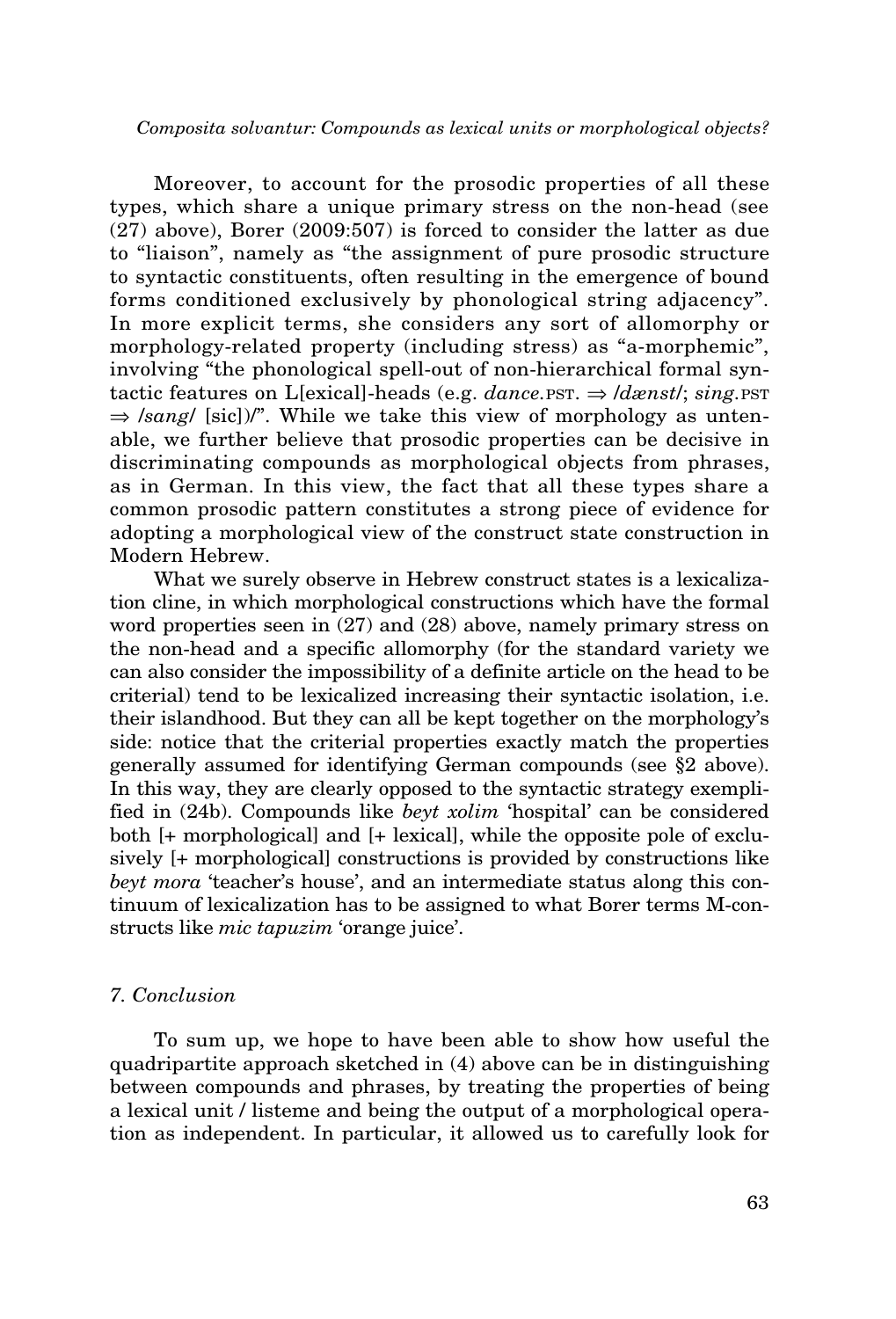solid evidence in support of the morphological activation of a certain construct in a given language. Thus, morphological activation can be taken as the positive counterpart of Bauer's formal isolation mentioned in (1). The lesson to be taught is that morphological activation cannot simply be invoked when syntax fails to compute the meaning of semantically opaque constructs. Or even worse: compounds cannot simply be treated as lexicalized phrases. Rather, morphological patterns possess their own properties and generative capacity, which can be explicitly shown to diverge from syntactic patterns. In this sense, morphology, including compounding, stands by itself, to the extent that its output may even be non-lexical.

We also hope to have been able to draw cross-linguistic parallels, in that three very different languages like Italian, Chinese and Modern Hebrew arguably display an intriguing convergence as for the morphological status of certain constructs which cannot be considered lexicalized. This is encouraging and stimulates for a wider investigation of compounds throughout the languages of the world along the guidelines sketched out in this paper.

### *Addresses of the Authors:*

- Livio Gaeta, Dipartimento di Filologia moderna "S. Battaglia", Università di Napoli "Federico II", via Porta di Massa 1, 80133 Napoli, Italy <livio.gaeta@unina.it>
- Davide Ricca, Dipartimento di Scienze del linguaggio e letterature moderne e comparate, via S. Ottavio 20, 10124 Torino, Italy <davide.ricca@unito.it>

### *Notes*

\* The paper results from a research developed within the PRIN-project COMPONET (coordinated by Sergio Scalise, 2005-2007). The whole article is the result of the close collaboration and discussion by both authors; however, for academic purposes, L.G. is responsible for §§5 and 6 and D.R. for §4, while the remaining sections are the outcome of fully joint work.

In the framework of Construction Morphology, bracketing paradoxes are accounted for by making reference to the mechanism of conflation (cf. Booij 2005, Gaeta 2006), which crucially relies on the property of a certain construct of being stabilized in the lexicon.

<sup>2</sup> As said above and repeatedly pointed out in the literature, all the notions given above, though intuitively linked with the notion of lexical unit, are quite problematic to evaluate and even to define precisely and surely have to be meant at most as endpoints within a continuum of lexicality.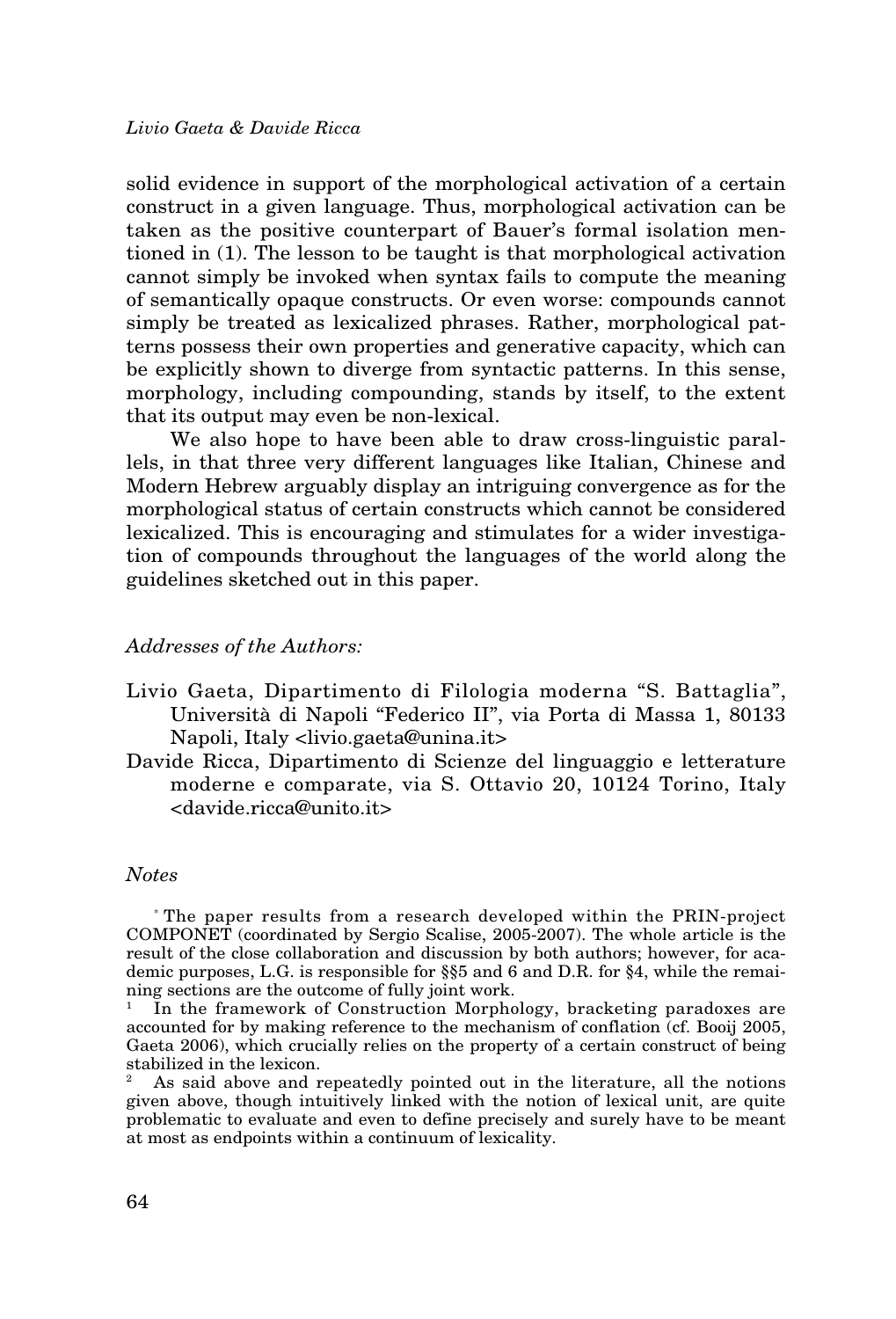<sup>3</sup> Probably, *luna di miele* is not (yet) fully opaque, but – exactly like its English counterpart *honeymoon* – it illustrates well the three main ways of departing from the basic meaning of its components: metonymical interpretation of 'month' for *luna*, metaphorical interpretation of *di miele* as 'sweet > agreeable', plus a culturally conditioned meaning specialization of 'sweet month' into 'after-wedding holiday period' (the latter inference being possibly the less predictable / most synchronically opaque of the three).

<sup>4</sup> Similar skepticism about the applicability of purely semantic-oriented criteria is expressed for instance by Wälchli (2005:97-98), whose notion of compound is also markedly different from ours, however.

<sup>5</sup> On pragmatic uses of diminutives, see Dressler & Merlini Barbaresi (1994).

This does not amount to collapse the notions of lexeme and listeme / lexical unit: the latter includes the former but not viceversa. Clearly, *gheddafiano*, as well as *acchiappa-UEFA* quoted immediately below, are still potential lexemes, whereas *direttore d'orchestra* or *luna di miele* can only be listemes, because they are not generated via a mechanism of word (or lexeme!) formation. The latter can only become lexemes via a process of univerbation (see below), which is quantitatively rather marginal.

<sup>7</sup> Notice that such compounds violate the No Phrase Constraint, which has also been suggested as criterial in discriminating between compounds and phrases. However, that such a principle is inadequate is self-referentially shown by its name, which already contains a violation of the alleged principle (cf. Spencer 1991:321).

<sup>8</sup> Eisenberg (1998:245) speaks in this case of *syntaktische Trennung* 'syntactic separation', to be distinguished from the *morphologische Trennung* 'morphological separation' which refers to the fact that the prefixal morpheme *ge-* of the past participle in both verbal compounds and prefixations is inserted within the morphologically complex unit, as shown by *radgefahren* and *abgefahren* 'left'. Notice that this morphological separation is not a counterexample to criterion (i), since it involves inflectional material.

9 We include among lexical morphemes the bound neoclassical formatives like *idro-* 'water' in *idromassaggio* 'water massage' or -*logia* 'study' in *dialettologia* 'dialectology', and consequently we take these kind of items basically as compounds (although some doubtful instances bordering on derivation clearly exist), following e.g. the approach in Iacobini (2004:84-85).

Notice that to rule out cases like Aux + main verb combinations, the two general criteria above suffice: we do not need the requirement that the whole compound be a new lexeme, contrary to what is stated by Bauer (2001:695).

<sup>11</sup> The set of the Italian Prep-N formations is by no means unitary. While some sequences may be explained away as belonging to the category of univerbations discussed immediately below (e.g. It. *adagio* 'slowly', originally a prepositional phrase *ad agio* 'with ease'), there are cases like *sottobraccio* 'under the arm' or *dopoguerra* 'post-War period' which are likelier to reflect a morphological pattern (notice the absence of the determiner), and require criterion (ii) to be excluded from compounds. Moreover, the same criterion (ii) might be problematic, as most prepositions which occur in Prep-N sequences can also be used as adverbs: e.g., *contro* 'against', *dopo* 'after', *oltre* 'beyond', *sotto* 'under', etc. Therefore, they are at the fuzzy border between functional and lexical items.

<sup>12</sup> Clearly, functional words may occur when they are external to the whole compound (as a clitic hosted by a compound verb, e.g. Italian *prendere il nostro articolo,* [[*copincollar*]*lo*] *e fare delle leggerissime modifiche* 'take our paper, cut-andpaste it and modify it very slightly', Google query 29.12.2008) or when they belong to an NP embedded within the compound (e.g. Italian *decreto* [[*salva* [*Consiglio di amministrazione*]] 'Board of Directors-saving decree').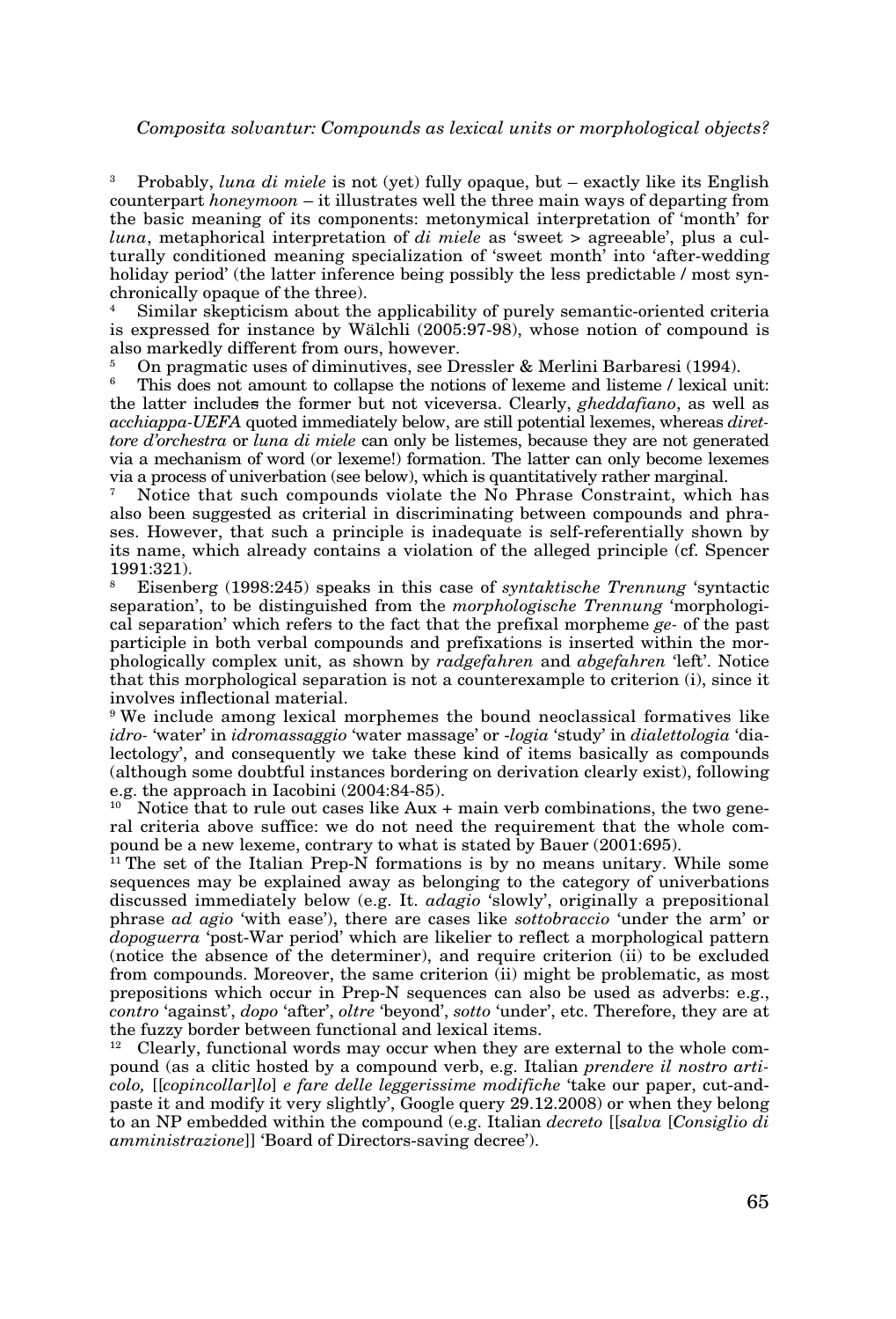<sup>13</sup> Very few formations are attested, in Italian and other Romance languages, with the structure V-Det-N, like It. *battiloro* 'gold-beater, lit. beat-the-gold' or Fr. *trompe-l'oeil* 'id.'. Under our assumptions, these cannot be seen on a par with the productive VN formation, and are really instances of idiosyncratic univerbation (a similar view for instance in Gather 2001:22-24, and Corbin 1992).

<sup>14</sup> Some instances from another newspaper, *La Stampa*, are: [*copri* [*borsa dell'acqua calda*]] 'hot water bag cover', *canaletta* [*raccogli* [*acque meteoriche*]] 'rainwater-collecting pipe', *cofanetto* [*porta* [*fili e spilli*]] 'lit. [[threads and pins] containing] little box' (cf. Ricca 2005:479).

 $15$  It is by no means obvious that the additive and intersective compounds belong together: for instance, Bauer (2001:699) restricts his definition of coordinative compounds (*dvandva*) to the additives only, and puts the intersectives together with the attributive compounds (*karmadhāraya*). Similarly, Wälchli (2004:7) explicitly rules out the 'singer-actor' type – together with several others – from his notion of co-compound. On the contrary, Olsen (2001) keeps additive and intersective compounds together.<br><sup>16</sup> Equipations should a

<sup>16</sup> For instance, should a compound like *swordfish* be labeled as subordinative, 'fish with a sword', or attributive, 'fish like a sword'? (example taken from Montermini 2008b:169). Border-line cases between the attributive and the intersective coordinative type are probably even more systematic (to the extent that Montermini 2008b:165-166, for instance, is highly skeptical about the very feasibility of the distinction). The difference basically lies in the fact that head and modifer give a very unbalanced semantic contribution in the attributive type (a *snail mail* is a mail, but not a snail), while they concur equally in the ideal coordinative type (a *singer-actor* is both an actor and a singer). But here we are clearly dealing with a matter of degree. Could not *ape man* (labeled as attributive in Bisetto & Scalise 2005:328) be considered rather a coordinative compound, if one just takes a slightly less anthropocentric perspective? A continuum attributive – intersective – additive is also reflected in Bauer's (2001) choice mentioned in the preceding footnote. For further reflections on this subject, see Arcodia, Grandi & Montermini (2009).

<sup>17</sup> A couple of real examples of anaphoric chains referring to the internal N are: *collanina acchiappatalenti tra i quali ha figurato anche*… 'talent scouting little novel series among whom<sub>i</sub> also figured… ' (from Ricca 2005:479), *La liberazione di Rugova è una mina anti-USA*<sup>i</sup> *, che*<sup>i</sup>  *hanno sostenuto l'UCK per scardinare un equilibrio instabile* 'The liberation of Rugova is an anti-USA<sub>i</sub> threat, who have supported the UCK to upset an unstable equilibrium' (*Umanità Nova* 16.5.1999, Google query  $10.1.2009$ ).<br> $\frac{18}{18}$  In a recent pay

In a recent paper, Baroni, Guevara & Zamparelli (2009) point out that the N-N compounds where N is a deverbal noun are particularly frequent in the 'headline-style'; and in particular those where a modifier is inserted between the two N's (*raccolta differenziata rifiuti* 'lit. collection:F:SG selective:F:SG waste: m:pl', *approvazione nuovi parametri* 'lit. approval:f:sg new:m:pl parameter:m:pl') seem to be nearly exclusive to this style, characterized *inter alia* by the absence of determiners everywhere. Therefore, they suggest to consider the latter instances as syntactic objects, which, however, should be licensed only by the quite peculiar 'headlinese' syntax. Interestingly for our approach, however, Baroni, Guevara & Zamparelli (forthcoming) do not deny the status of morphological objects to the more usual N-N type (like *raccolta rifiuti* 'waste collection') which occurs also outside of the special 'telegraphic', determiner-less contexts.

<sup>19</sup> Double plural marking, however, seems to be dispreferred in the case of a gender clash between the two nouns: *donne-prete* 'woman priests, lit. woman:f: pl-priest:m:sg' better than *donne-preti* 'lit. woman:f:pl-priest:m:pl'. See Thornton (2004:528) and Montermini (2008b:179) for some empirical evidence, which, howe-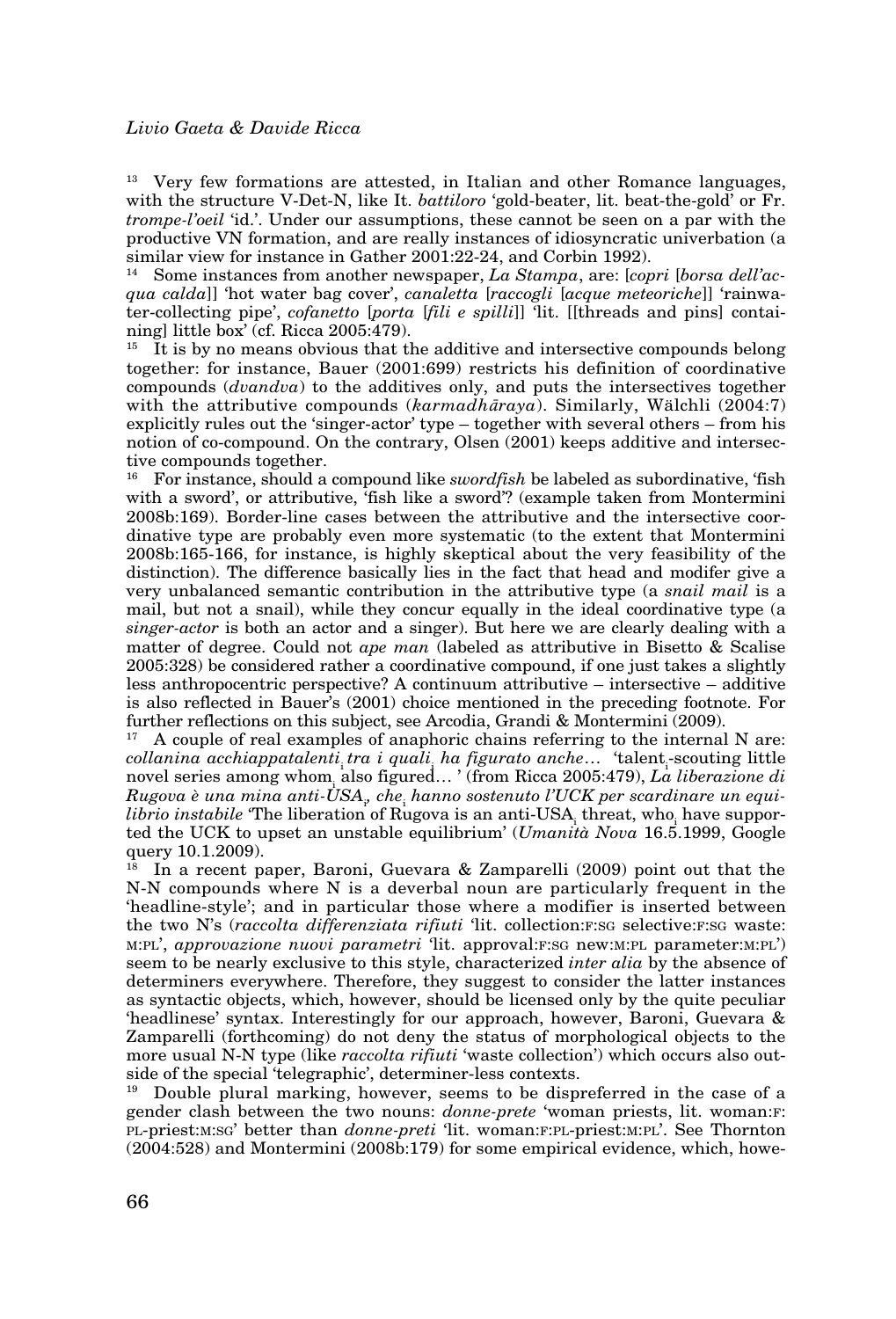ver, is substantially weakened by the fact that he does not make the distinction between attributive and coordinative compounds, and most of his examples clearly belong to the former type.

<sup>20</sup> On the basis of this and other arguments Olsen (2001:290) also states that "the evidence reviewed so far seems to suggest copulatives in… Romance are formally more like simple asyndetic syntactic coordinations of nouns than genuine morphological compounds".

<sup>21</sup> For instance, a dictionary like Devoto & Oli (1987) allows for both *altopiani*  and *altipiani*, but prescribes *altiforni* and conversely *bassorilievi*; all six conceivable alternatives, however, are widely attested in Google, even if with different frequencies. Native speakers' judgements are also very oscillating.

<sup>22</sup> However, the preemption is not absolute: see Schlücker & Hüning (2009) for a critical discussion.

Maria Grossman (p.c.) remarks that there are marginal instances of Adj-N color compounds where the head shows gender-number agreement, as *occhi verdi smeraldo* 'lit. eye:pl green:m:pl emerald:sg', *capelli rossi fuoco* 'lit. hair:pl red:m:pl fire:sg' (from *La Repubblica*). However, this pattern is still morphological, because there is no syntactic model in Italian licensing the sequence *rossi fuoco*.

Sproat & Shih (1988) assume that this construction can be analyzed as a sort of relative clause with the meaning 'a dog which is black'. Against such an analysis, Paul (2005) objects that there is a class of non-predicative adjectives which can equally occur in *de*-constructions. Whatever the correct interpretation of the *de*-constructions might be, the question is irrelevant for the present purposes.<br><sup>25</sup> Notice further that the parallel between German and Chinese also hold

<sup>25</sup> Notice further that the parallel between German and Chinese also holds for the restriction on embedding an adjective into the compound:

- (i) *rote Dunkelkammer* 'red darkroom' / \**dunkel*[*rote Kammer*]<br>
(ii) \**da* [*tie de shi-zi*] 'big iron lion' / *da de* [*tie de shi-zi*] 'big iron lion' big sup iron sup lion
- <sup>(iii)</sup> bai de hei-ban 'white blackboard' white sup black-board

As argued by Duanmu (1998), a *de*-construction cannot be embedded into a *de*-less construction, while the opposite is possible, as shown by (iii).

 $26$  Furthermore, Duanmu (1998) questions the force of this criterion in Chinese by pointing out that there are cases of bound morphemes which only occur in combination with other morphemes; for the latter, a syntactic analysis is clearly impossible a priori:

- a. Free-Free: *ji dan* 'chicken egg'
- b. Bound-Free: *ya dan* 'duck egg'

If semantic composition were used to discriminate between compounds and phrases, we would be forced to consider *ji dan* as a phrase whereas *ya dan* would be taken as a word, which, according to him, is a rather odd conclusion.

### *Bibliographical References*

ARCODIA Giorgio F., Nicola GRANDI & Fabio MONTERMINI 2009. Hierarchical NN compounds in a cross-linguistic perspective. This volume.

Arnaud Pierre J.L. 2004. Problématique du nom composé. In Arnaud Pierre J.L. (ed.), *Le nom composé. Données sur seize langues*. Lyon: Presses Universitaires de Lyon. 329-353.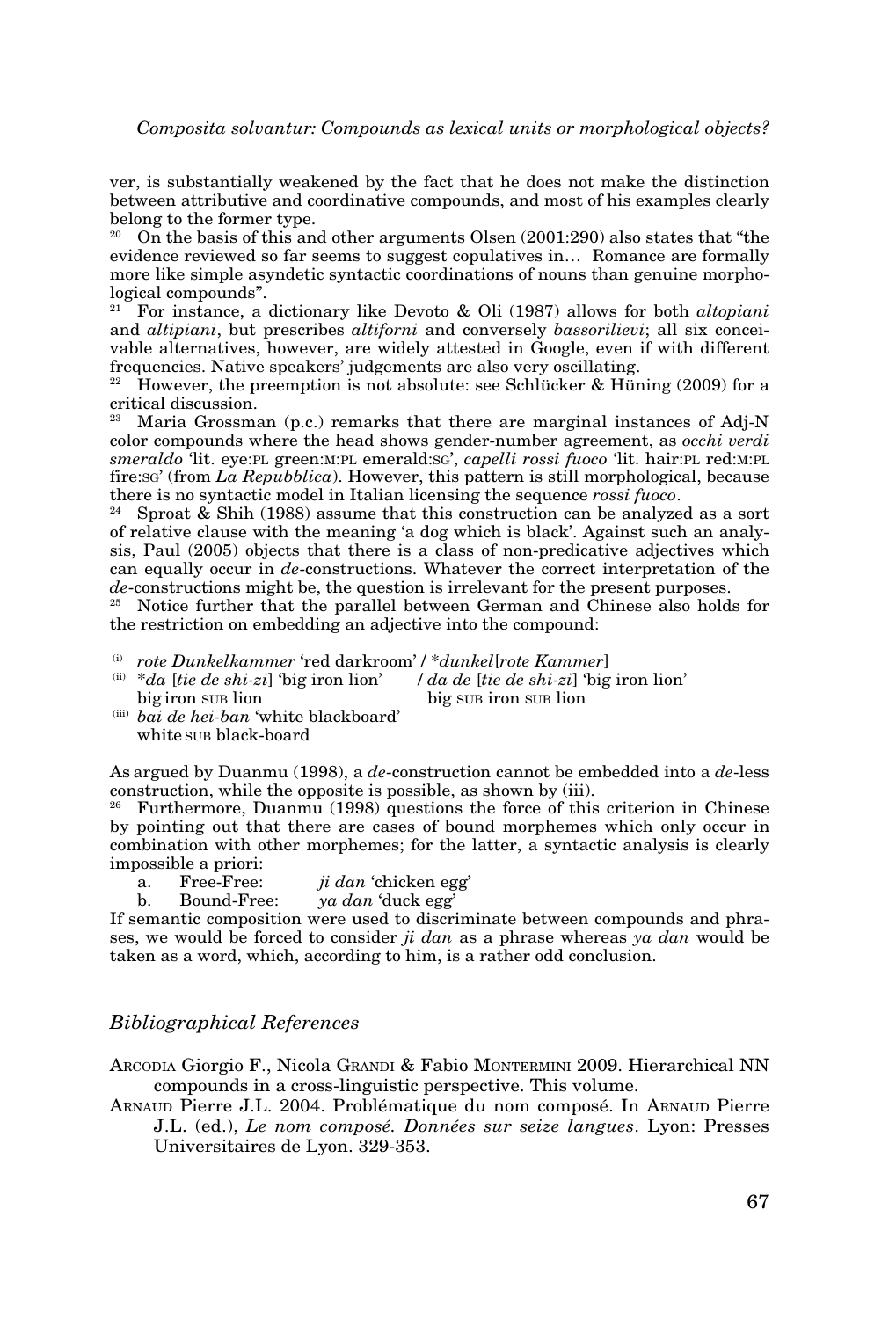- Aronoff Mark 1994. *Morphology by itself: stems and inflectional classes*. Cambridge, MA: MIT Press.
- Baayen Harald, Ton Dijkstra & Robert Schreuder 1997. Singulars and plurals in Dutch: Evidence for a parallel dual route model. *Journal of Memory and Language* 37. 94-117.
- Baker Marc 1988. *Incorporation: a theory of grammatical function changing*. Chicago: The University of Chicago Press.
- Baroni, Marco, Emiliano Guevara & Roberto Zamparelli 2009. The dual nature of deverbal nominal constructions: Evidence from acceptability ratings and corpus analysis. In Gilquin Gaëtanelle (ed.). *Corpora and cognition*. Special issue of *Corpus Linguistics and Linguistic Theory* 5.1. 27-60.
- Bauer Laurie 2001. Compounding. In Haspelmath Martin, Ekkehard König, Wulf Österreicher & Wolfgang Raible (eds.). *Language Typology and Language universals*. Vol. 1. Berlin / New York: Mouton de Gruyter. 695-707.
- Bauer Laurie 2005. The borderline between derivation and compounding. In Dressler Wolfgang U., Dieter Kastovsky, Oskar E. Pfeiffer & Franz Rainer (eds.). *Morphology and its Demarcations*. Amsterdam / Philadelphia: John Benjamins. 99-108.
- BISETTO Antonietta 1999. Note sui composti VN dell'italiano. In BENINCÀ Paola, Alberto Mioni & Laura Vanelli (eds.). *Fonologia e morfologia dell'italiano e dei dialetti d'Italia. Atti del XXXI Congresso della Società di Linguistica Italiana*. Roma: Bulzoni. 505-538.
- Bisetto Antonietta & Sergio Scalise 1999. Compounding: Morphology and/or Syntax? In Mereu Lunella (ed.). *Boundaries of Morphology and Syntax*. Amsterdam / Philadelphia: John Benjamins. 31-48.
- BISETTO Antonietta & Sergio SCALISE 2005. The classification of compounds. *Lingue e Linguaggio* 4.2. 319-332.
- Booij Geert 2005. Compounding and derivation: evidence for Construction Morphology. In Dressler Wolfgang U., Dieter Kastovsky, Oskar E. Pfeiffer & Franz Rainer (eds.). *Morphology and its Demarcations*. Amsterdam / Philadelphia: John Benjamins. 109-132.
- Borer Hagit 1988. On the morphological parallelism between compounds and constructs. In Booij Geert & Jaap van Marle (eds.). *Yearbook of Morphology* 1988. Dordrecht: Foris. 45-66.
- Borer Hagit 2009. Afro-Asiatic, Semitic: Hebrew. In Lieber Rochelle & Pavol Štekauer (eds.). *The Oxford Handbook of Compounding*. Oxford: Oxford University Press. 491-511.
- Ceccagno Antonella & Sergio Scalise 2006. Classification, structure and headedness of Chinese compounds. *Lingue e Linguaggio* 5.2. 233-260.
- Corbin Danielle 1992. Hypothèses sur la frontière de la composition nominale. *Cahiers de grammaire* 17. 25-55.
- DARDANO Maurizio 1978. La formazione delle parole nell'italiano di oggi. Roma: Bulzoni.
- Devoto Giacomo & Gian Carlo Oli 1987. *Nuovo vocabolario illustrato della lingua italiana*. Firenze: Le Monnier.
- Di Sciullo Anna M. & Edwin Williams 1987. *On the definition of word*. Cambridge, MA: MIT Press.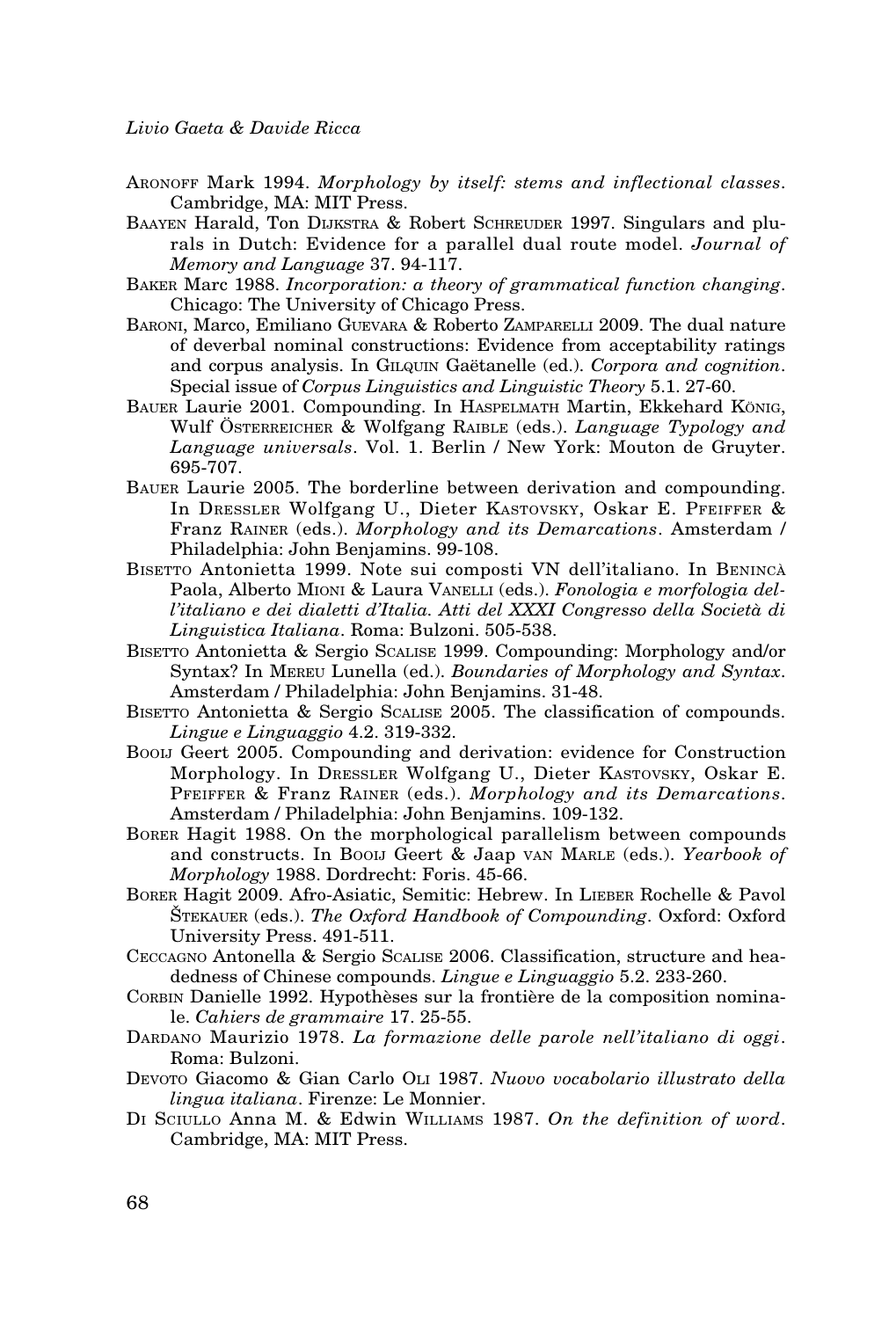- Downing Pamela 1977. On the creation and use of English compound nouns. *Language* 53.4. 810-842.
- Dressler Wolfgang U. 1987. Morphological islands: constraint or preference?. In Steele Ross & Terry Treadgold (eds.). *Language Topics. Essays in honour of Michael Halliday*. Amsterdam / Philadelphia: John Benjamins. 71-79.
- Dressler Wolfgang U. & Lavinia Merlini Barbaresi 1994. *Morphopragmatics. Diminutives and Intensifiers in Italian, German and Other Languages*. Berlin / New York: Mouton de Gruyter.
- Duanmu San 1998. Wordhood in Chinese. In Packard Jerome L. (ed.). *New Approaches to Chinese Word Formation: Morphology, Phonology and the Lexicon in Modern and Ancient Chinese*. Berlin / New York: Mouton de Gruyter. 135-196.
- Duanmu San 2002. Review of *The morphology of Chinese: A linguistic and cognitive approach* by Jerome L. PACKARD, Cambridge, Cambridge University Press. *Diachronica* 19.1. 190-200.
- Eisenberg Peter 1998. *Grundriss einer deutschen Grammatik. Bd. 1: Das Wort*. Stuttgart: Metzler.
- Fradin Bernard 2003. *Nouvelles approches en morphologie*. Paris: Presses Universitaires de France.
- Fuhrhop Nanna 1996. Fugenelemente. In Lang Ewald & Gisela Zifonun (eds.). *Deutsch – typologisch. Institut für deutsche Sprache – Jahrbuch 1995*. Berlin: de Gruyter. 525-550.
- Gaeta Livio 2006. Lexical integrity as a constructional strategy. *Lingue e Linguaggio* 5.1. 67-82.
- Gaeta Livio & Silvia Luraghi 2001. Gapping in Classical Greek prose. *Studies in Language* 25.1. 89-113.
- Gather Andreas 2001. *Romanische Verb-Nomen Komposita. Wortbildung zwischen Lexikon, Morphologie und Syntax*. Tübingen: Narr.
- Giegerich Heinz J. 2004. Compound or phrase? English noun-plus-noun constructions and the stress criterion. *English Language and Linguistics* 8. 1-24.
- Grossmann Maria & Franz Rainer 2009. Italian adjective-adjective compounds: between morphology and syntax. This volume.
- Haspelmath Martin 1993. The diachronic externalization of inflection. *Linguistics* 31.2. 279-309.
- Hohenhaus Peter 2005. Lexicalization and institutionalization. In Štekauer Pavol & Rochelle Lieber (eds.). *Handbook of Word-Formation*. Dordrecht: Springer. 353-373.
- Iacobini Claudio 2004. Composizione con elementi neoclassici. In Grossmann Maria & Franz Rainer (eds.). *La formazione delle parole in italiano*. Tübingen: Niemeyer. 69-95.
- Jackendoff Ray 1997. *The Architecture of the Language Faculty*. Cambridge, MA: MIT Press.
- JOSEPH Brian D. & Richard D. JANDA 1988. The how and why of diachronic morphologization and demorphologization. In HAMMOND Michael  $\&$ Michael Noonan (eds.). *Theoretical Morphology*. New York: Academic Press. 193-210.
- Koptjevskaja-Tamm Maria 1996. Possessive noun phrases in Maltese: Alienability, iconicity and grammaticalization. In Borg Albert J. &